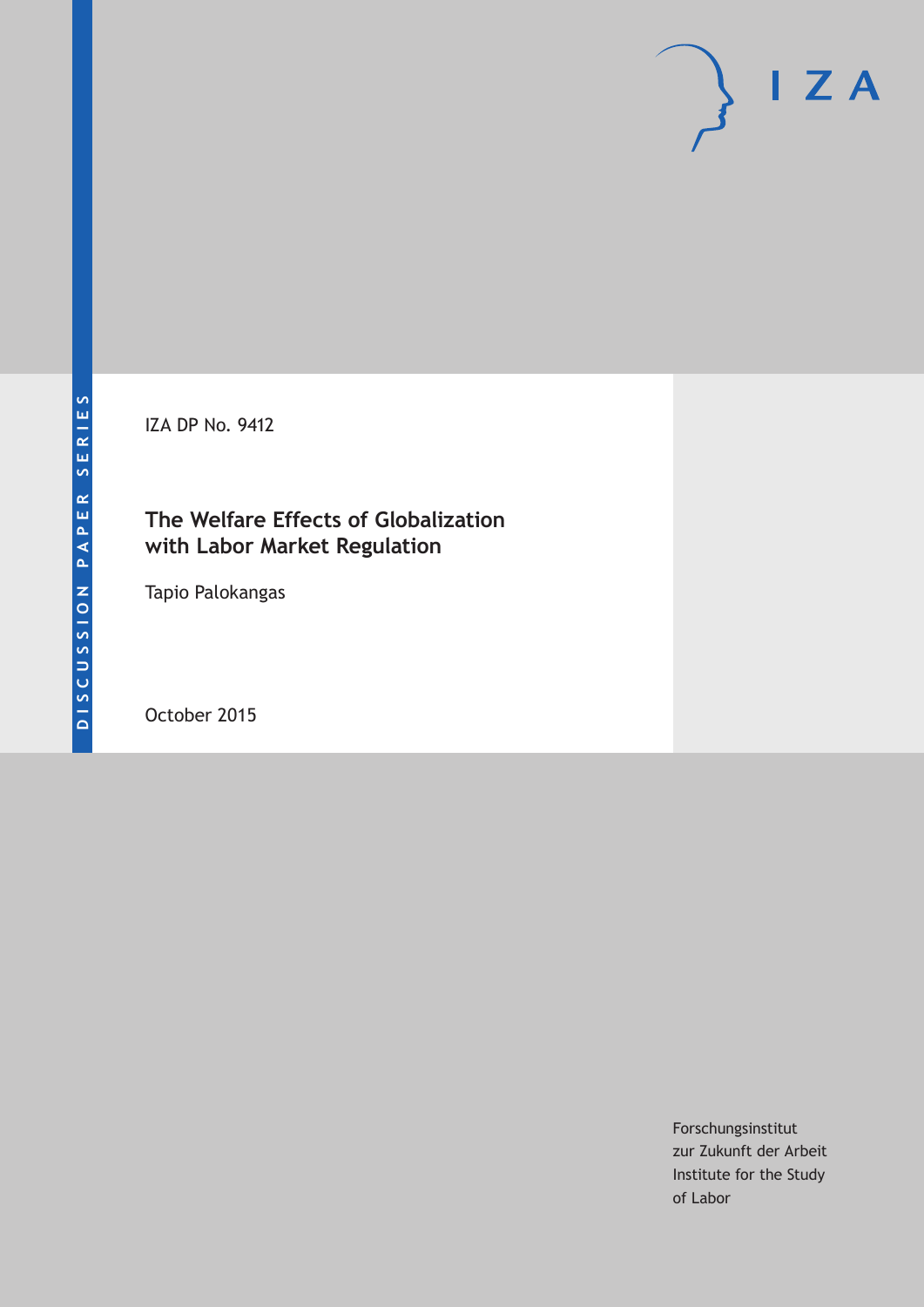# **The Welfare Effects of Globalization with Labor Market Regulation**

**Tapio Palokangas** 

*HECER, University of Helsinki and IZA* 

# Discussion Paper No. 9412 October 2015

IZA

P.O. Box 7240 53072 Bonn Germany

Phone: +49-228-3894-0 Fax: +49-228-3894-180 E-mail: iza@iza.org

Any opinions expressed here are those of the author(s) and not those of IZA. Research published in this series may include views on policy, but the institute itself takes no institutional policy positions. The IZA research network is committed to the IZA Guiding Principles of Research Integrity.

The Institute for the Study of Labor (IZA) in Bonn is a local and virtual international research center and a place of communication between science, politics and business. IZA is an independent nonprofit organization supported by Deutsche Post Foundation. The center is associated with the University of Bonn and offers a stimulating research environment through its international network, workshops and conferences, data service, project support, research visits and doctoral program. IZA engages in (i) original and internationally competitive research in all fields of labor economics, (ii) development of policy concepts, and (iii) dissemination of research results and concepts to the interested public.

IZA Discussion Papers often represent preliminary work and are circulated to encourage discussion. Citation of such a paper should account for its provisional character. A revised version may be available directly from the author.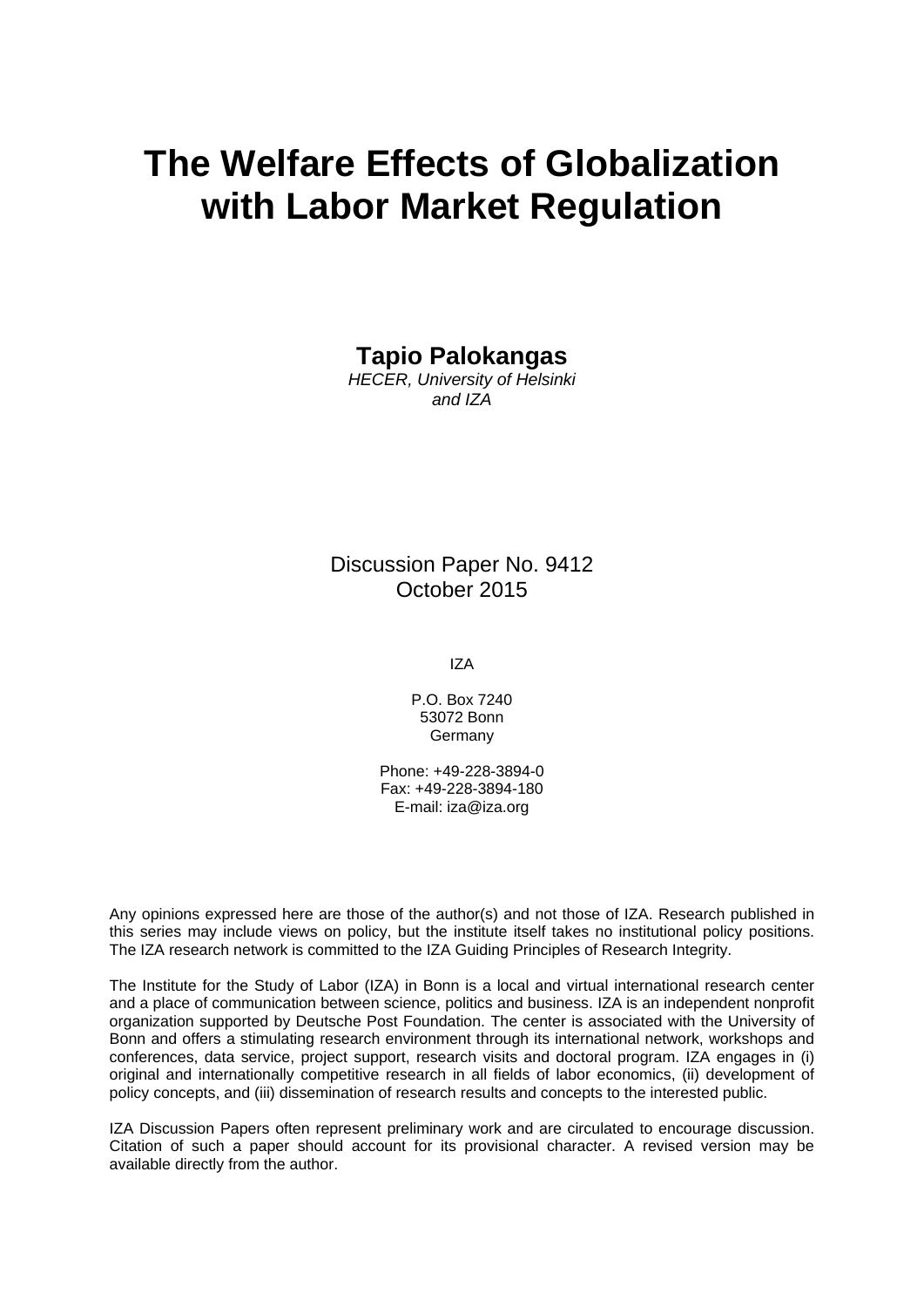IZA Discussion Paper No. 9412 October 2015

# **ABSTRACT**

# **The Welfare Effects of Globalization with Labor Market Regulation**

I examine how globalization affects wages and welfare in a general equilibrium model of international trade with partly oligopolistic markets. Globalization is modeled as reducing trade costs or opening up shielded sectors to trade. There is a national or international common agency that determines minimum wages for the oligopolists, either directly or through supporting labor unions. The lobbies of employers and labor unions influence that agency, relating their prospective political contributions to the latter's decisions. Both a shift from national to international regulation and a decrease in trade costs promote aggregate welfare, but decrease open-sector relative wages.

JEL Classification: C72, F16, J51

Keywords: globalization, international trade, common agency, regulation, labor unions

Corresponding author:

Tapio Palokangas University of Helsinki P.O. Box 17 (Arkadiankatu 7) FIN-00014 Helsinki Finland E-mail: Tapio.Palokangas@helsinki.fi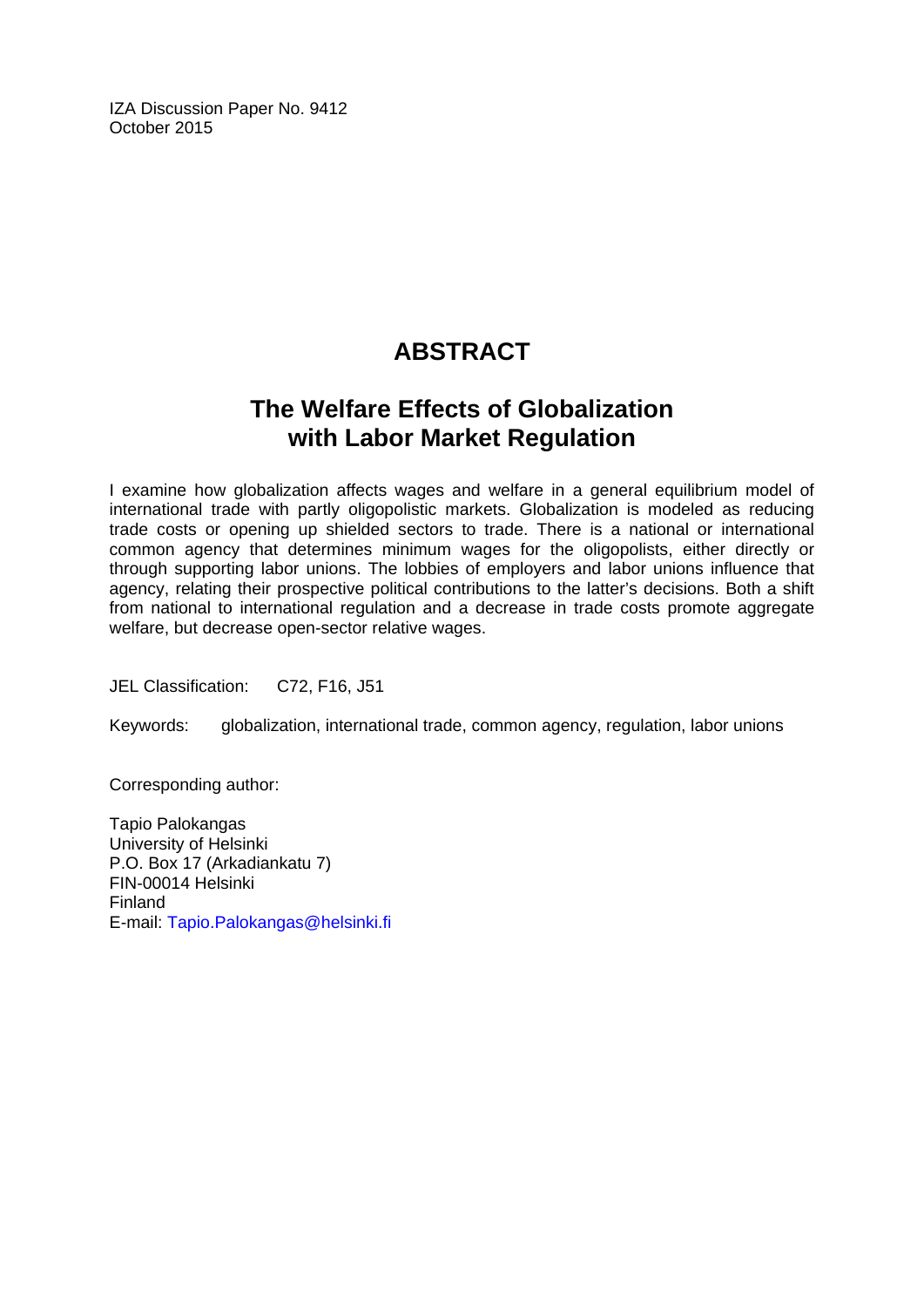### 1. Introduction

In modern economies, the wages are in general determined by a complex political process in which the employers and labor unions on the one hand, and the governments and authorities regulating the labor market on the other hand play a crucial role. Given this process, I explore the effects of international economic integration on wages and aggregate welfare.

The traditional way of considering globalization analyzes the impact of trade cost reductions or opening up to trade on bargained wages through the elasticity of labor demand. Huizinga (1993) and Driffill and Vander Ploeg (1995) claim that the integration of markets increase the elasticity of labor demand, decreasing bargained wages. Naylor (1998,1999) indicates the opposite. Bastos and Kreickemeier (2009) as well as Kreickemeier and Meland (2013) combine Neary's (2009) general oligopolistic equilibrium model with unionized labor markets, repeating Naylor's conclusion. All these articles, however, assume that relative union bargaining power is wholly exogenous (e.g. monopoly unions). In this article, I assume that labor market regulation is a political process that determines union power endogenously.

There is plenty of anecdotal evidence on changing union power. Unionization has declined in most OECD countries since the 1980s (Nickell et al. 2005, pp. 6-7). In particular, in the years 1975-2000, labor markets have been rapidly deregulated in the US and UK (Acemoglu et al. 2001). Globalization has undermined union bargaining power (cf. Abraham et al. 2009, Dumont at al. 2006, 2012, Boulhol et al. 2011). Protection of regular employment contracts was diminished when globalization was proceeding rapidly (Potrafke 2010). Given this evidence, it is instructive to consider relative union bargaining power as endogenous in a model of international trade.

The political economy can be modeled either by majority voting (cf. Saint-Paul 2002a, 2002b), all-pay auctioning, in which the lobbyist making the greater effort wins with certainty (cf. Johal and Ulph 2002), or menu actioning, in which the lobbyists announce their bids contingent on the policy maker's actions (cf. Dixit et al 1997). With all-pay auctioning, lobbying expenditures are incurred by all the lobbyists before the policy maker takes an action. This is the case e.g. when interest groups spend money to increase the probability of getting their favorite type of government elected. With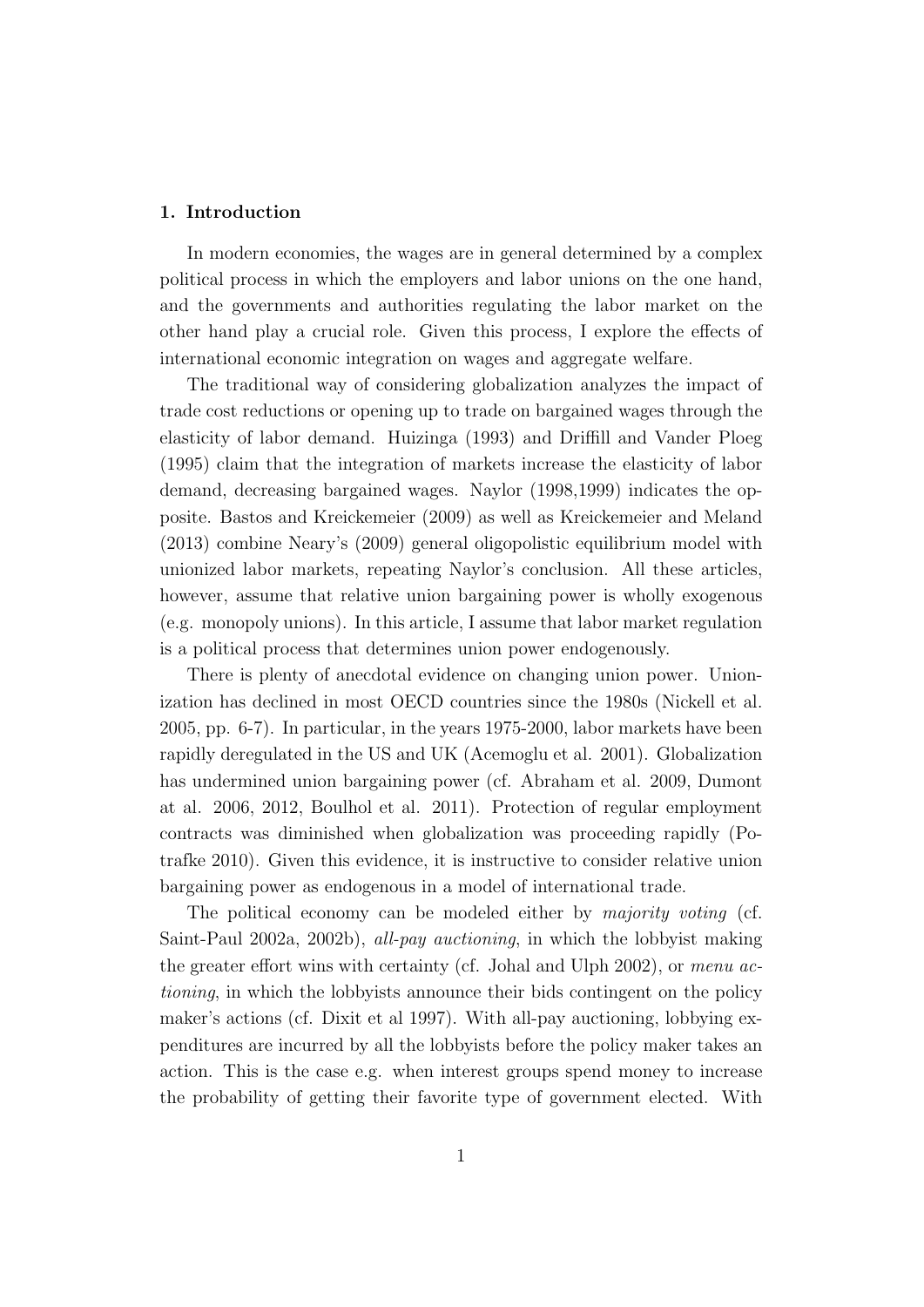menu auctioning, it is not possible for a lobbyist to spend money and effort on lobbying without getting what he lobbied for. Because menu auctioning fits best for the case where employers and labor unions obtain marginal improvements for their position by lobbying, I take it as a starting point.

Using the political economy model of menu auctioning, Palokangas (2003) shows that distorting taxation can cause labor market regulation: if employers and workers bargain over wages and lobby the government over taxation and labor market regulation, and if it is much easier to tax wages than profits, then the government has incentives to protect union power. Palokangas (2014) shows that an increase in the number of common agencies tend to decrease union power in an economy with R&D-based growth.

The main idea of this article is the following. While monopoly unions set wages to maximize the workers' rents, the political economy of labor market regulation results in wages that maximize the workers' and employers' total rents. Consequently, globalization tends to decrease open-sector relative wages and aggregate welfare in the case of monopoly unions (cf. Kreickemeier and Meland 2013), but to increase those in the case of labor market regulation. I organize the remainder of this article as follows. The structure of the economy is presented in section 2. The specific models of the households, firms and labor markets are constructed in 3 and 4. A common agency game where employers and labor unions lobby common agencies is presented in 5. The political equilibrium of that game is established in 6. Finally, the general equilibrium and welfare effects of globalization are considered in 7.

#### 2. The economy

There are two identical countries, home and foreign, that possess a fixed amount L of labor and a "continuum" of sectors  $i \in [0,1]$ . Each sector i produces one unit of a separate good i from one unit of labor. As in Brander and Krugman (1983), there are segmented markets and a specific unit tariff  $\tau > 0$  for traded goods. Because this tariff characterizes implicit trade barriers, following Kreickemeier and Meland (2013), I assume that tariff revenues from foreign firms accrue to home employers only, for simplicity.

The sectors  $i \in [0, 1]$  can be divided into three distinct sets: *competitive* sectors M, open (and oligopolistic) sectors P producing traded goods, and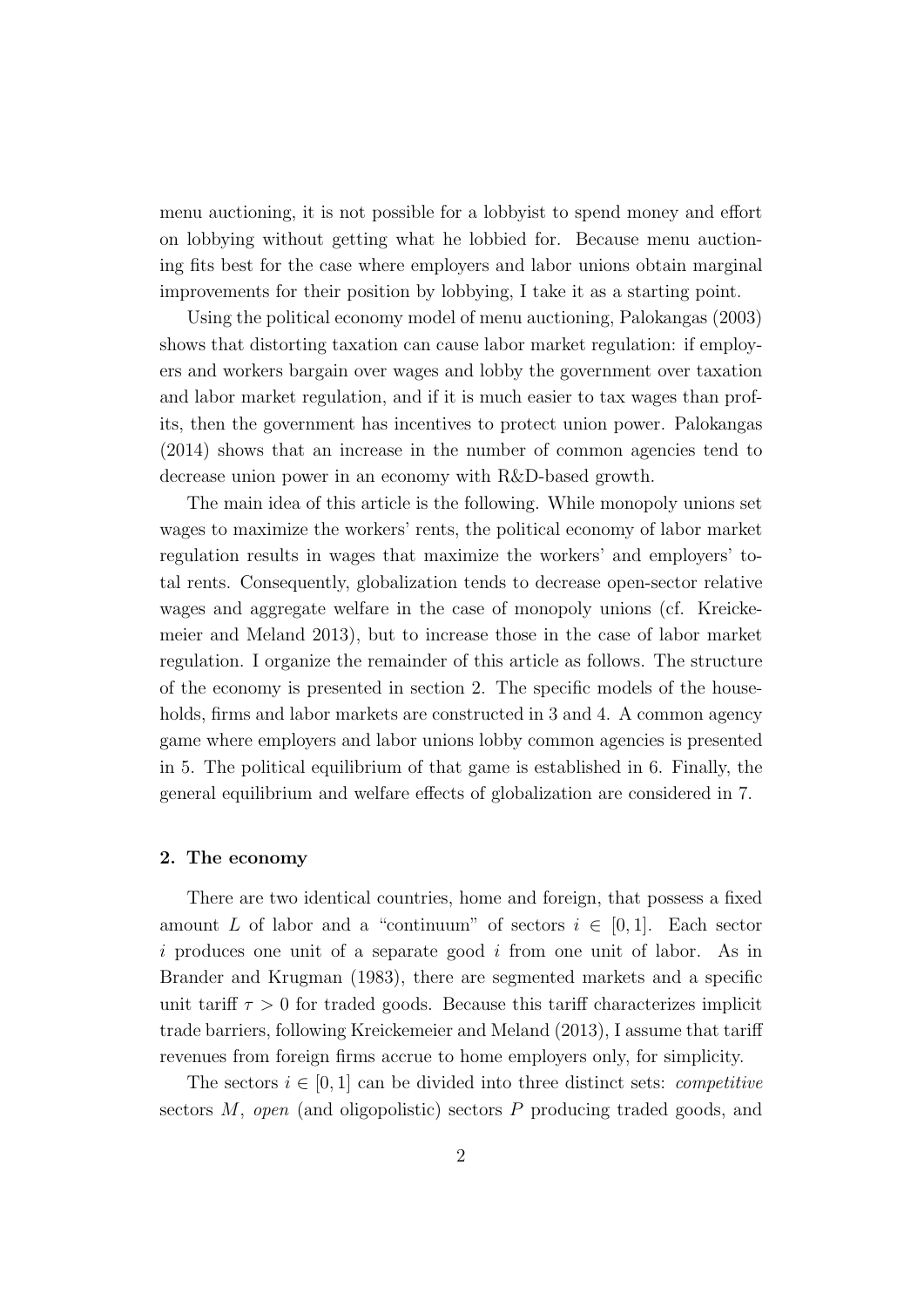shielded (and oligopolistic) sectors S producing non-traded goods.<sup>1</sup> The masses of open, shielded and competitive sectors are constants  $(\alpha, \beta, \gamma)$ :

$$
\int_{i\in M} di = \gamma, \quad \int_{i\in P} di = \alpha, \quad \int_{i\in S} di = \beta = 1 - \gamma - \alpha. \tag{1}
$$

All oligopolistic sectors  $i \in P \cup S = [0,1] \backslash M$  contain the same given number n of oligopolistic firms. The tariff  $\tau > 0$  prevents any trade of the competitive goods  $i \in M$  between the two identical countries. Opening up shielded sectors to trade is equivalent to increasing  $\alpha$  with an equal decrease in  $\beta$ . Denoting the demand for labor in sector by  $l(i)$  and the variables associated with the foreign country by superscript  $(*),$  the equilibrium conditions of the labor markets can be written as follows:

$$
L = \int_0^1 l(i)di, \quad L = L^* = \int_0^1 l^*(i)di.
$$
 (2)

I assume that there is a common agency (e.g. a government or some other authority) that determines the (national or international) minimum wages for the oligopolistic sectors  $i \in P \cup S$ . The unions and employers influence this by their political contributions. In Appendix A, I extend the results for the case where the common agency do not set the minimum wages directly, but supports labor unions that bargain with oligopolists over the wages.

The political equilibrium is established by the common agency model (c.f. Bernheim and Whinston 1986 and Dixit et al. 1997). The agents are households, firms, union and employer lobbies, and common agencies. Their decisions form an extensive form game as follows:

(i) The employer and union lobbies influence the common agency, relating their prospective political contributions to the latter's decisions.

<sup>&</sup>lt;sup>1</sup>This structure follows Kreickemeier and Meland (2013), but with the following exception. The competitive sectors in the model of this article provide a reservation wage for labor unions. KM introduce non-unionized (but oligopolistic) sectors into their model for the same purpose, but assuming exogenous union power. Because union power is determined by political process in this article, it would be implausible to assume that union power is allowed in some, but not in the other sectors. If there is no union in a sector, then the best explanation is that there are no rents to be bargained over.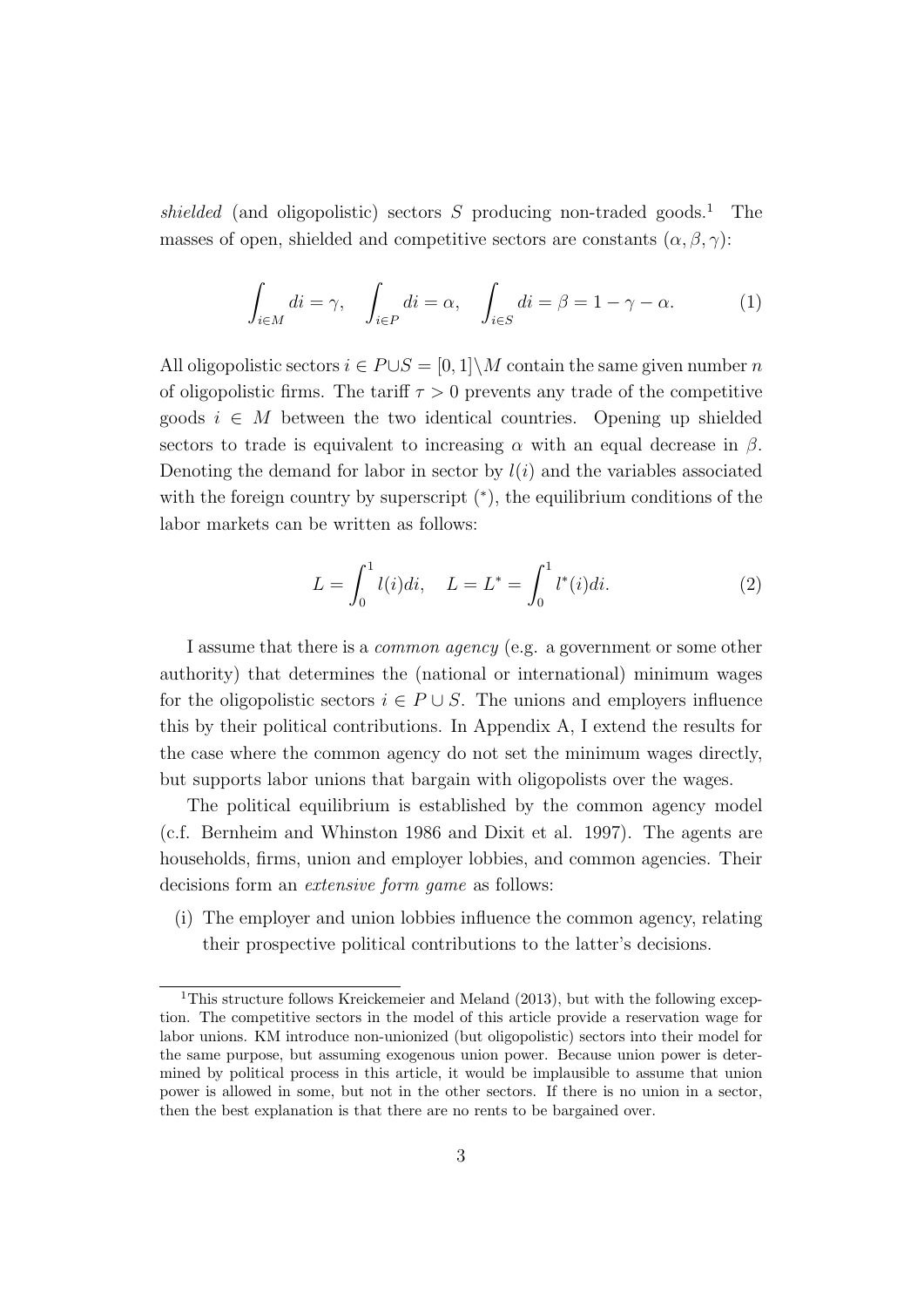- (ii) The common agency sets wages for the oligopolistic sectors  $i \in P \cup S$ , and collects political contributions.
- (iii) The competitive wage  $w_m$  adjusts to balance the labor market.
- (iv) The firms employ labor.
- (v) The households decide on consumption.

This game is solved by backward induction: stage (v) is examined in section 3, stages (iv) and (iii) in 4, stage (ii) in 5 and stage (i) in 6. At each stage, I consider the behavior of home agents, but because the countries are identical, the foreign agents behave in the same manner.

### 3. The households

Following Neary (2009), I assume that the representative home household derives utility U from the consumption  $c(i)$  of the goods  $i \in [0, 1]$  as follows:

$$
u \doteq \int_0^1 \left[ ac(i) - \frac{b}{2}c(i)^2 \right] di,\tag{3}
$$

where  $a$  and  $b$  are positive constants. Denoting income by  $I$  and the price for good i by  $p(i)$ , the home budget constraint can be written as follows:

$$
I = \int_0^1 p(i)c(i)di.
$$
 (4)

The maximization of utility (3) by consumption  $c(i)$  subject to the budget constraint (4) leads to the *inverse demand functions*  $p(i) = [a - bc(i)]/\lambda$ , where  $\lambda$  is the marginal utility of income. Following Neary (2009), I normalize  $\lambda$  at one. The inverse demand functions take then the form

$$
p(i) = a - bc(i).
$$
 (5)

The index of the prices (5) is given by

$$
\mu_1 \doteq \int_0^1 p(i)di = a - b \int_0^1 c(i)di. \tag{6}
$$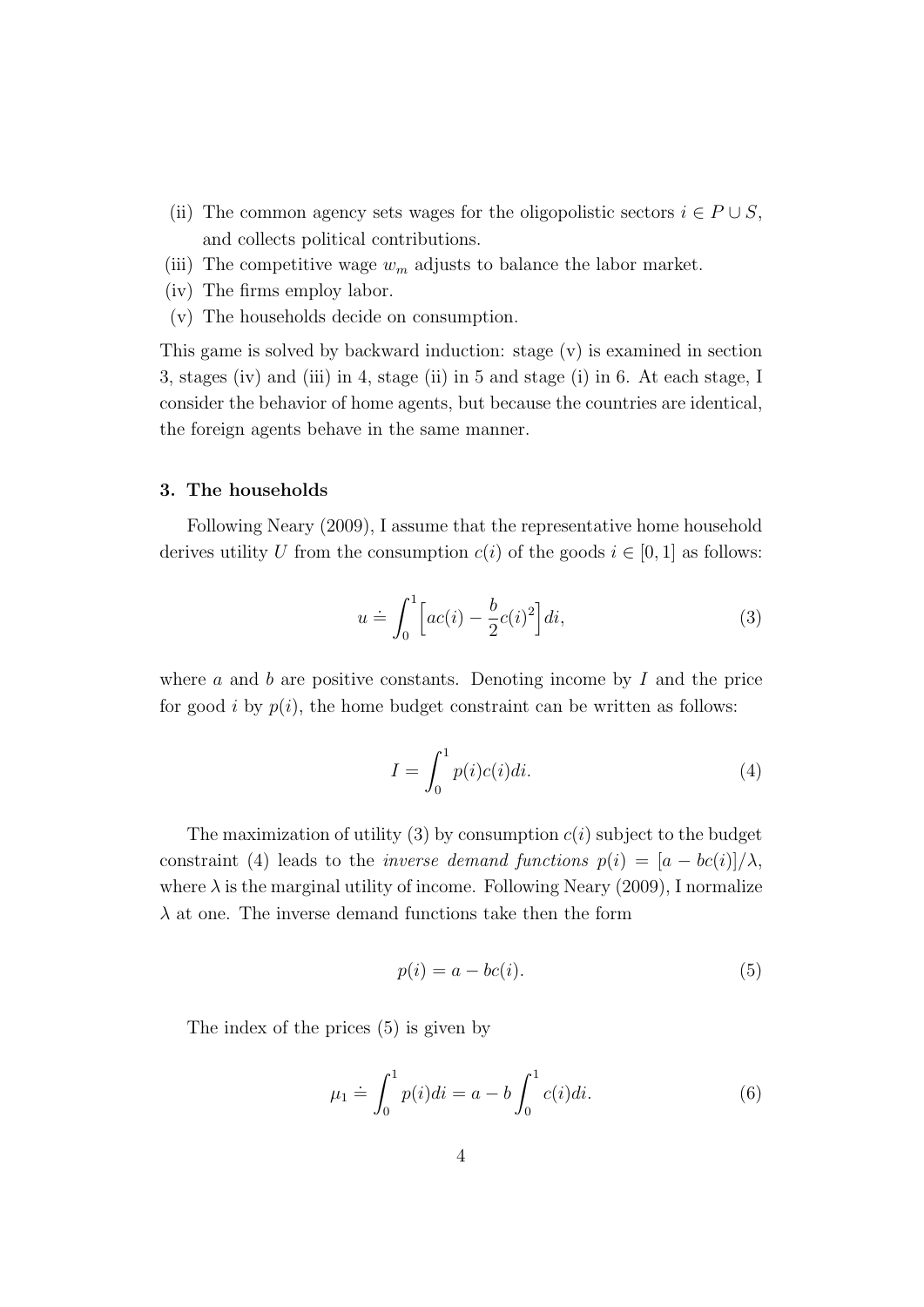Because one unit of each good  $i$  is produced from one unit of labor, consumption  $\int_0^1 [c(i) + c^*(i)]di$  must be equal to employment  $\int_0^1 [l(i) + l^*(i)]di = 2L$  in the two countries taken together [cf. (2)]. Because the countries are identical, then,  $c^*(i) = c(i)$  and  $\int_0^1 c(i)di = L$  hold true in equilibrium, and it follows from (6) that the price index  $\mu_1 = a - bL$  is constant in equilibrium.

Plugging the direct demands  $c(i) = [a - p(i)]/b$  [cf. (5)] into the budget constraint (4) and the utility function (3) yields the uncentred variance of prices,  $\mu_2$ , and indirect utility as follows:

$$
\mu_2 \doteq \int_0^1 p(i)^2 di = a\mu_1 - bI, \quad u = \frac{a^2}{2b} - \frac{\mu_2}{2b} = \frac{a^2}{2b} - \frac{a\mu_1}{2b} + \frac{I}{2}.
$$

Because utility u depends linearly on  $I$  only, *income*  $I$  can be used as a proxy for *utility* u at all levels of aggregation.

## 4. Production

I assume that the home agency can set different wages  $w_p$  and  $w_s$  for the open and shielded sectors, respectively. In Appendix A, the results are generalized for the case of collective bargaining with labor unions.

#### 4.1. Shielded sectors  $i \in S$

Consumption  $c(i)$  equals employment  $l(i)$  in shielded sectors:

$$
c(i) = l(i) = \sum_{j=1}^{n} l_j(i) \text{ for } i \in S,
$$
 (7)

where  $l_i(i)$  is the labor input of firm j. Noting the inverse demand function  $(5)$  and technology  $(7)$ , the profit of home firm j can be written as follows:

$$
\pi_j(i) \doteq [p(i) - w_s]l_j(i) = \left[a - b \sum_{\kappa=1}^n l_\kappa(i) - w_s\right]l_j(i) \text{ for } i \in S. \tag{8}
$$

Home firm j maximizes profit (8) by its input  $l_i(i)$ , given the wage  $w(i)$  and the inputs of the other firms,  $\sum_{\kappa \neq j}^n l_{\kappa}(i)$ . Cournot competition between the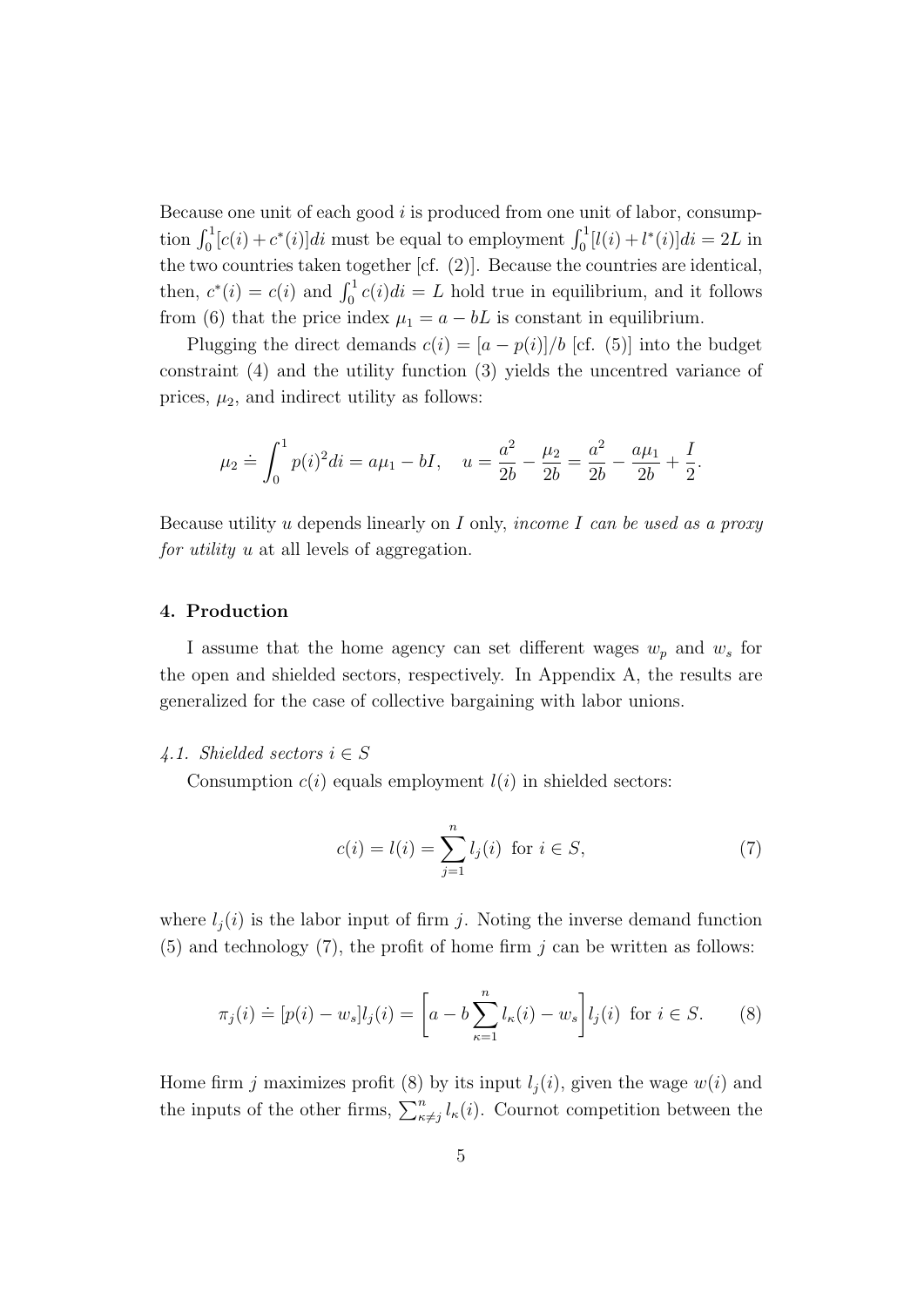n identical firms yields

$$
c(i) = c_s = l(i) = l_s = nl_j(i) = \frac{n(a - w_s)}{(n+1)b} \text{ and } p(i) = p_s = \frac{a + nw_s}{n+1}
$$
  
for  $i \in S$ . (9)

# 4.2. Open sectors  $i \in P$

The employment of home firm  $j$  equals its output for the home markets,  $x_j(i)$ , and that for the foreign markets,  $y_j(i)$ :

$$
l_j(i) = x_j(i) + y_j(i) \text{ for } i \in P.
$$
\n
$$
(10)
$$

The consumption of good  $i \in P$ ,  $c(i)$ , equals the home production of that good,  $x_j(i)$ , plus imports from abroad,  $y_j^*(i)$ :

$$
c(i) = \sum_{\kappa=1}^{n} [x_{\kappa}(i) + y_{\kappa}^{*}(i)] \text{ for } i \in P.
$$
 (11)

Noting the inverse demand function (5) and technology (10) and (11), the profit of home firm  $j$  can be written as follows:

$$
\pi_j(i) \doteq [p(i) - w_p]x_j(i) + [p^*(i) - w_p - \tau]y_j(i)
$$
\n
$$
= \left\{ a - b \sum_{\kappa=1}^n [x_\kappa(i) + y_\kappa^*(i)] - w_p \right\} x_j(i)
$$
\n
$$
+ \left\{ a - b \sum_{\kappa=1}^n [x_\kappa^*(i) + y_\kappa(i)] - w_p - \tau \right\} y_j(i) \text{ for } i \in P. \tag{12}
$$

Home firm j in sector  $i \in P$  maximizes its profit (12) by its inputs  $x_i(i)$ and  $y_j(i)$ , given the wage  $w_p$  and the inputs of the other firms,  $x_k(i)$  and  $y_{\kappa}(i)$  for  $\kappa \neq j$  and  $x_{\kappa}^*(i)$  and  $y_{\kappa}^*(i)$  for  $j \in [0,1]$ . Foreign firm j in that sector behaves accordingly, given the others' inputs and the foreign open-sector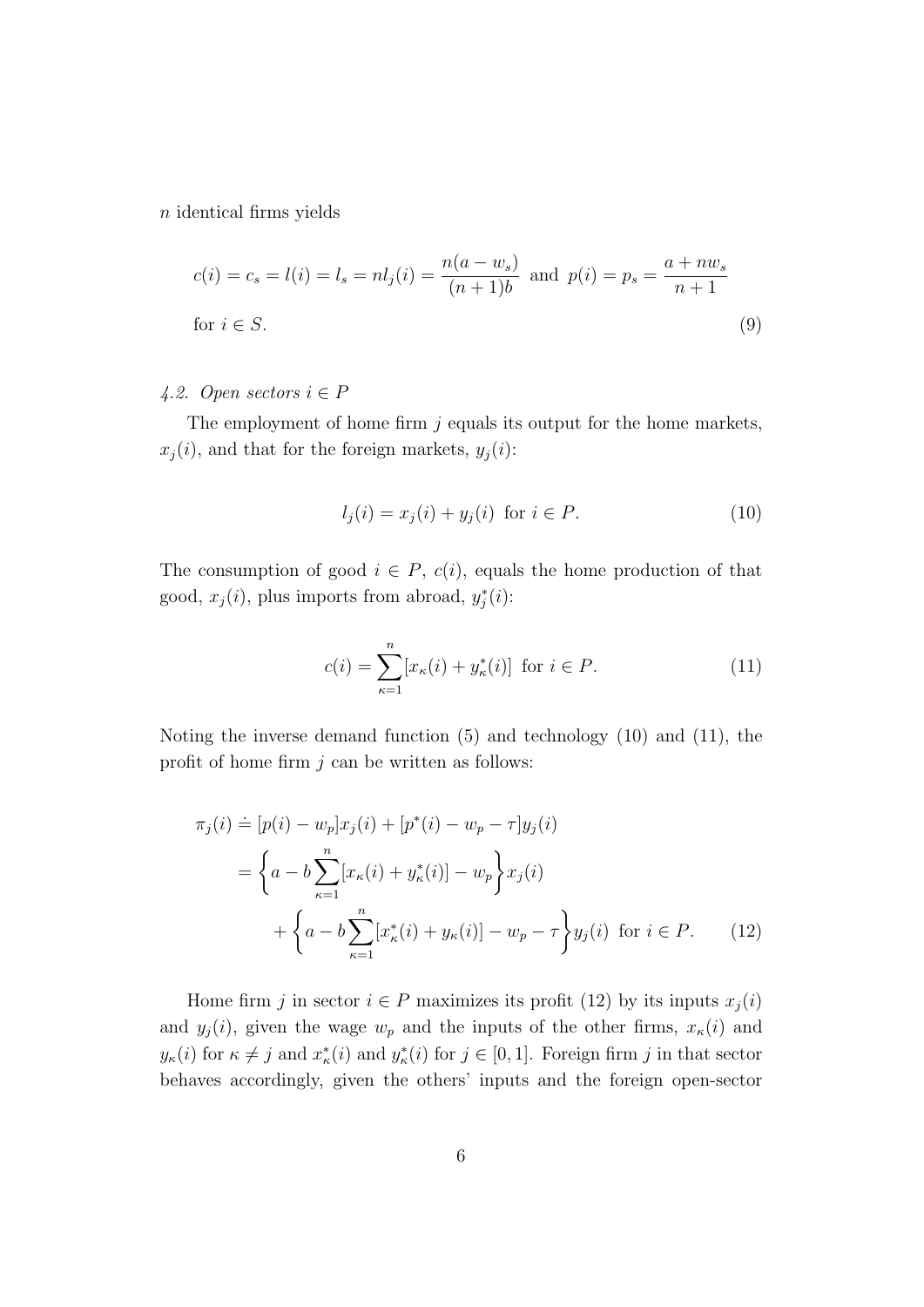wage  $w_p^*$ <sup>2</sup>. Kreickemeier and Meland (2013) prove that if the tariff  $\tau$  is low enough for having trade in the open sectors, there is Cournot competition between  $n$  identical home and  $n$  identical foreign firms, where the latter have higher effective (trade-cost inclusive) marginal cost. This competition yields

$$
y(i) = y = n y_j(i) = n \frac{a - (n + 1)(w_p + \tau) + n w_p^*}{(2n + 1)b} \text{ for } i \in P,
$$
  
\n
$$
y^*(i) = y^* = n y_j^*(i) = n \frac{a - (n + 1)(w_p^* + \tau) + n w_p}{(2n + 1)b} \text{ for } i \in P,
$$
  
\n
$$
y^* - y = \frac{n}{b}(w_p - w_p^*),
$$
  
\n
$$
l(i) = l_p = n[x_j(i) + y_j(i)] = n \frac{2[a + n w_p^* - (n + 1)w_p] - \tau}{(2n + 1)b},
$$
  
\n
$$
c(i) = c^*(i) = c_p = n[x_j(i) + y_j^*(i)] = n \frac{2a - w_p - w_p^* - \tau}{(2n + 1)b} \text{ and}
$$
  
\n
$$
p^*(i) = p(i) = p_p = \frac{1}{2n + 1} \{(n + 1)a + n(w_p + w_p^* + \tau)\} \text{ for } i \in P.
$$
 (14)

# 4.3. Competitive sectors  $i \in M$

In the competitive sectors, the prices equal the competitive wage  $w_m$ , and, because the tariff  $\tau > 0$  prevents trade between the identical countries, home consumption  $c(i)$  equals home output  $l(i)$  [cf. (5)]:

$$
p(i) = w_m
$$
 and  $l_m = l(i) = c(i) = \frac{a - p(i)}{b} = \frac{a - w_m}{b}$  for  $i \in M$ . (15)

Given  $(1)$ ,  $(14)$  and  $(15)$ , the full-employment constraint  $(2)$  takes the form

$$
L = \int_{i \in M} l(i)di + \int_{i \in S} l(i)di + \int_{i \in P} l(i)di = \alpha l_p + \beta l_s + \gamma l_m.
$$
 (16)

<sup>2</sup>This is equivalent to the reciprocal dumping model of Brander and Krugman (1983). Exports occur if and only if the tariff  $\tau$  is below a critical level that is implicitly given by the condition that effective marginal cost of serving the export market,  $w_p + \tau$ , equals the price in this market in the absence of trade,  $(a+nw_n)/(n+1)$ , which is also the marginal revenue of the exporting firm for the first unit sold abroad.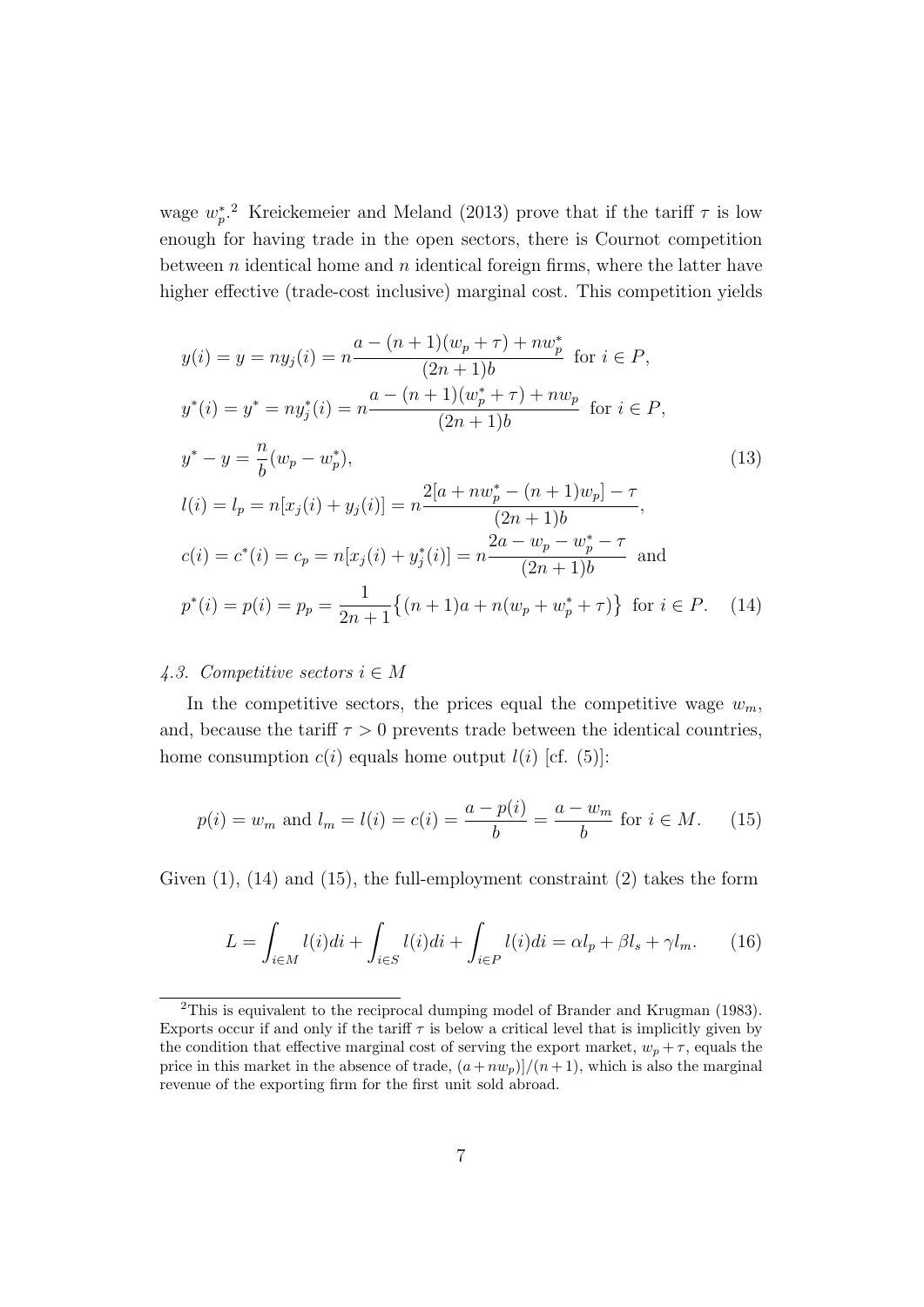Solving for  $w_m$  from this and noting (9) and (14), one obtains the competitive wage that clears the labor market:

$$
w_m = a - bl_m = a + \frac{b}{\gamma}(\alpha l_p + \beta l_s - L)
$$
  
=  $a - \frac{b}{\gamma}L + \frac{\alpha}{\gamma}n \frac{2[a + nw_p^* - (n+1)w_p] - \tau}{2n + 1} + \frac{\beta}{\gamma}n \frac{a - w_s}{n + 1}.$  (17)

# 5. Lobbies and the common agency

Noting (8), (12) and (14), one can obtain the employers' sectorial rents

$$
\pi(i) = \begin{cases} \sum_{j=1}^{n} \pi_j(i) = [p(i) - w_p]l(i) - \tau y(i) & \text{for } i \in P, \\ \sum_{j=1}^{n} \pi_j(i) = [p(i) - w_s]l(i) & \text{for } i \in S, \end{cases}
$$
(18)

and the workers' sectorial rents over and above the competitive wage  $w_m$ ,

$$
v(i) = [w(i) - w_m]l(i) \text{ for } i \in P \cup S.
$$
 (19)

The tariff revenues from foreign firms,  $\tau \int_{i \in P} y^*(i) di$ , accrue the home employers only. Given this, (1), (4), (13), (14), (15), (17), (18) and (19), total income I and the employers' and workers' total rents,  $\Pi$  and  $W$ , become

$$
I = p_p c_p + p_s c_s + p_m c_m,
$$
  
\n
$$
\Pi(w_s, w_p, w_p^*, \tau, \alpha) \doteq \int_{i \in P \cup S} \pi(i) di + \tau \int_{i \in P} y^*(i) di
$$
  
\n
$$
= \alpha (p_p - w_p) l_p + \beta (p_s - w_s) l_s + \alpha \tau (y^* - y)
$$
  
\n
$$
= \alpha (p_p - w_p) l_p + \beta (p_s - w_s) l_s + \alpha \frac{n}{b} \tau (w_p - w_p^*),
$$
\n(21)

$$
W(w_s, w_p, w_p^*, \tau, \alpha) \doteq \int_0^1 v(i)di = \alpha(w_p - w_m)l_p + \beta(w_s - w_m)l_s. \tag{22}
$$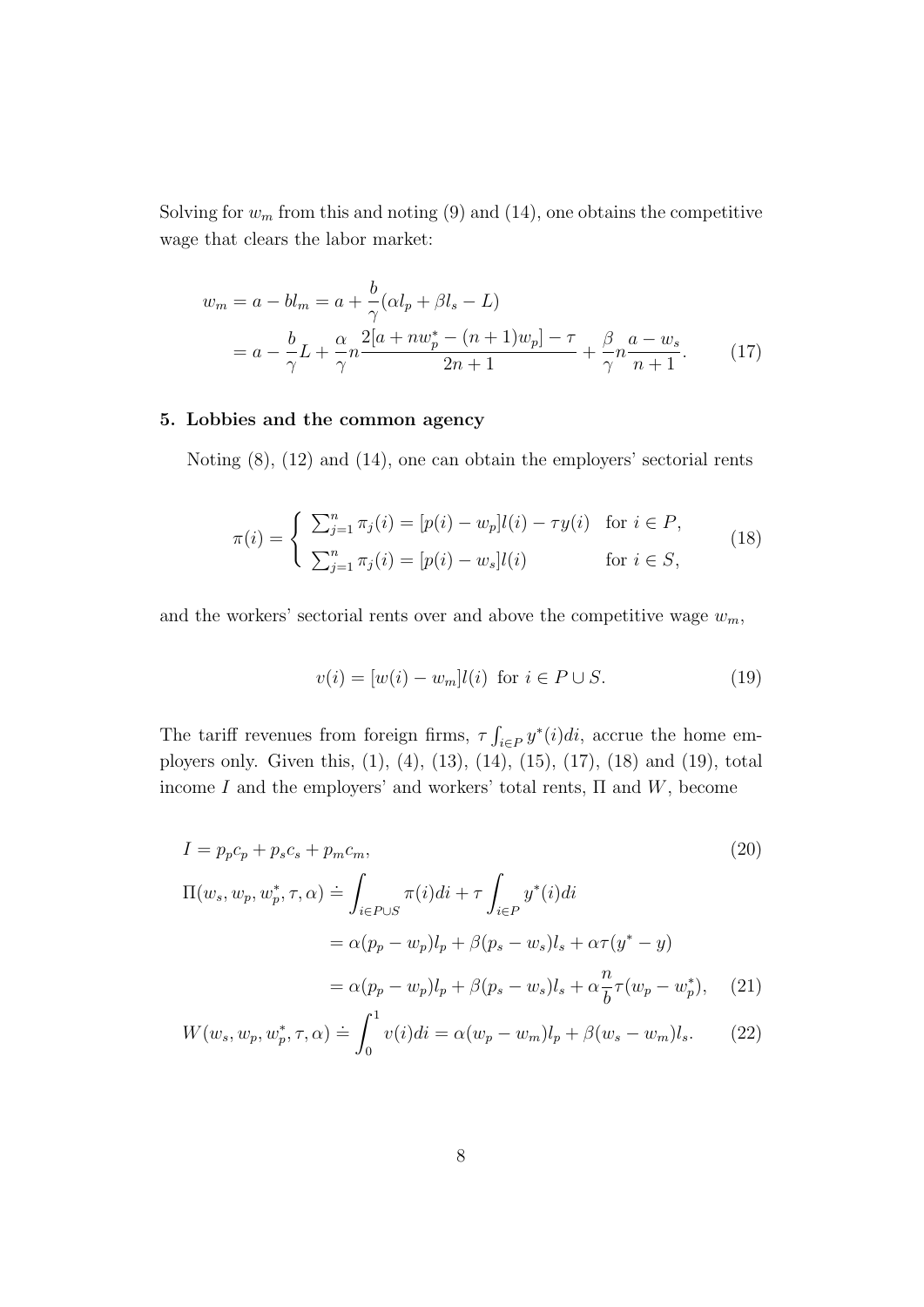I assume that all unions belong to the same lobby, for convenience.<sup>3</sup> The union lobby attempts to maximize the workers' rents  $W$  minus its political contributions  $R_W$ ,  $I_W = W - R_W$ , while the employer lobby attempts to maximize the employers' rents  $\Pi$  minus its political contributions  $R_{\Pi}$  to the common agency,  $I_{\Pi} = \Pi - R_{\Pi}$ . Following Dixit et al. (1997), I assume that the common agency's utility  $G$  is an increasing function of the utilities of both lobbies,  $I_W$  and  $I_{\Pi}$ , and the total contributions  $R_P + R_W$  it receive:

$$
I_W(w_s, w_p, w_p^*, \tau, \alpha, R_W) \doteq W - R_W, \quad I_\Pi(w_s, w_p, w_p^*, \tau, \alpha, R_\Pi) \doteq \Pi - R_\Pi,
$$
  

$$
G(I_W, I_\Pi, R_W + R_\Pi), \quad \frac{\partial G}{\partial I_W} > 0, \quad \frac{\partial G}{\partial I_\Pi} > 0, \quad \frac{\partial G}{\partial (R_W + R_\Pi)} > 0.
$$
 (23)

Following Dixit (1986), I assume that the home agency and the home lobbies anticipate their foreign counterparts to follow their choice of the opensector wage  $w_p$  according to the *conjectural variation relation* 

$$
\frac{dw_p^*}{dw_p} = \varphi \in \{0, 1\}.
$$
\n(24)

This a way of incorporating national labor market regulation ( $\varphi = 0$ ), in which the home and foreign agencies behave in Cournot manner, taking each other's wages as given, and *international labor market regulation* ( $\varphi = 1$ ) in which the countries have the same common agency, into the same model.

#### 6. Political Equilibrium

According to Dixit et al. (1997), a subgame perfect Nash equilibrium for the game between the employer lobby, the union lobby and the common agency is a set of contribution schedules  $R_{\Pi}(w_s, w_p, w_p^*)$  and  $R_W(w_s, w_p, w_p^*)$ and policy  $(w_s, w_p)$  that satisfy the following conditions  $(i) - (iv)$ :

<sup>3</sup>Because the workers' and employers' rents, (22) and (18), are additive over the open and shielded sectors, the results would be the same even if the unions and employers had separate lobbies in the open and shielded sectors, provided that tariff revenues from foreign firms,  $\tau \int_{i \in P} y^*(i) di$ , accrue the home open-sector employers only.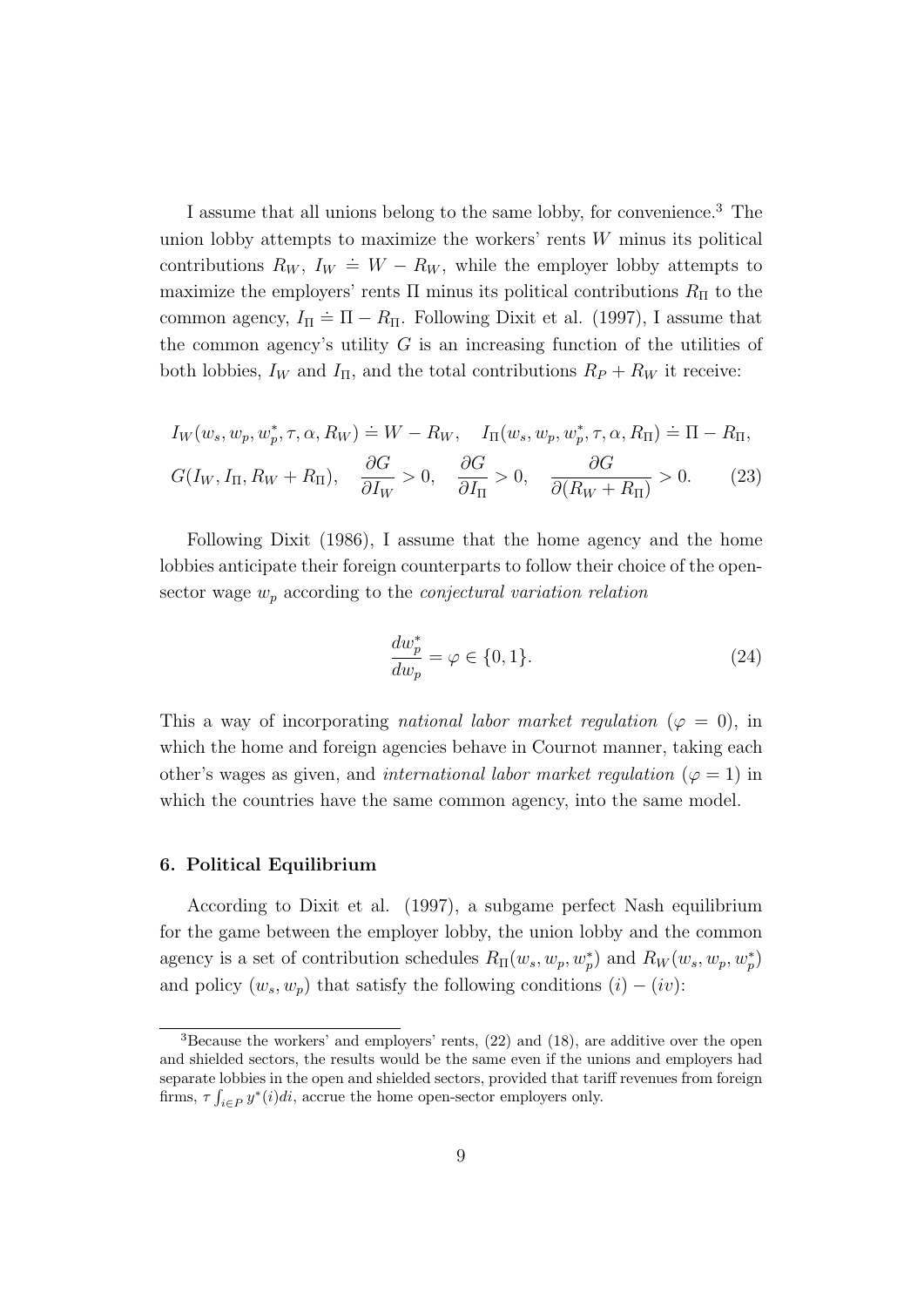- (i) The contributions of the lobbies,  $R_{\Pi}$  and  $R_W$ , are non-negative but no more than the contributor's income.
- (ii) With a feasible strategy  $R_{\Pi}(w_s, w_p, w_p^*)$   $(R_W(w_s, w_p, w_p^*))$ , the employer (labor) lobby maximizes its utility  $I_{\Pi}$  ( $I_W$ ) by wages ( $w_s, w_p$ ) s.t. (24):

$$
(w_s, w_p) = \arg \max_{(w_s, w_p) \text{ s.t. } (24)} I_\Pi(w_s, w_p, w_p^*, \tau, \alpha, R_\Pi),
$$
  

$$
(w_s, w_p) = \arg \max_{(w_s, w_p) \text{ s.t. } (24)} I_W(w_s, w_p, w_p^*, \tau, \alpha, R_W).
$$
 (25)

(iii) Wages  $(w_s, w_p)$  maximize the agency's welfare (23) s.t. (24) [cf. (25)]:

$$
(w_s, w_p) = \arg \max_{(w_s, w_p) \atop \text{s.t. (24)}} G\left(\max_{(w_s, w_p) \atop \text{s.t. (24)}} I_{\Pi}, \max_{(w_s, w_p) \atop \text{s.t. (24)}} I_W, R_{\Pi} + R_W\right)
$$

$$
= \arg \max_{(w_s, w_p) \text{ s.t. (24)}} \left[ R_{\Pi}(w_s, w_p, w_p^*) + R_W(w_s, w_p, w_p^*) \right]. \tag{26}
$$

(iv) The employer (labor) lobby provides the common agency at least with the level of utility than in the case where it offers nothing  $R_W = 0$  $(R_{\Pi} = 0)$ , and where the common agency responds optimally given the other lobby's contribution function  $R_{\Pi}(w_s, w_p, w_p^*) \left(R_W(w_s, w_p, w_p^*)\right)$ .

The equilibrium conditions (25) are equivalent to [cf. (23)]

$$
0 = \frac{\partial I_{\Pi}}{\partial w_p} + \frac{\partial I_{\Pi}}{\partial w_p^*} \frac{dw_p^*}{dw_p} - \frac{\partial I_{\Pi}}{\partial R_{\Pi}} \frac{\partial R_{\Pi}}{\partial w_p} = \frac{\partial \Pi}{\partial w_p} + \frac{\partial \Pi}{\partial w_p^*} \varphi - \frac{\partial R_{\kappa}}{\partial w_p},
$$
  
\n
$$
0 = \frac{\partial I_{\Pi}}{\partial w_s} - \frac{\partial I_{\Pi}}{\partial R_{\Pi}} \frac{\partial R_{\Pi}}{\partial w_s} = \frac{\partial \Pi}{\partial w_s} - \frac{\partial R_{\kappa}}{\partial w_s},
$$
  
\n
$$
0 = \frac{\partial I_W}{\partial w_p} + \frac{\partial I_W}{\partial w_p^*} \frac{dw_p^*}{dw_p} - \frac{\partial I_W}{\partial R_W} \frac{\partial R_W}{\partial w_p} = \frac{\partial W}{\partial w_p} + \frac{\partial W}{\partial w_p^*} \varphi - \frac{\partial R_W}{\partial w_p},
$$
  
\n
$$
0 = \frac{\partial I_W}{\partial w_s} - \frac{\partial I_W}{\partial R_W} \frac{\partial R_W}{\partial w_s} = \frac{\partial W}{\partial w_s} - \frac{\partial R_{\kappa}}{\partial w_s}.
$$

Thus, in equilibrium the change in the contributions of the employer (labor) lobby,  $R_{\Pi}$  ( $R_W$ ), due to a change in a wage equals the effect of that wage on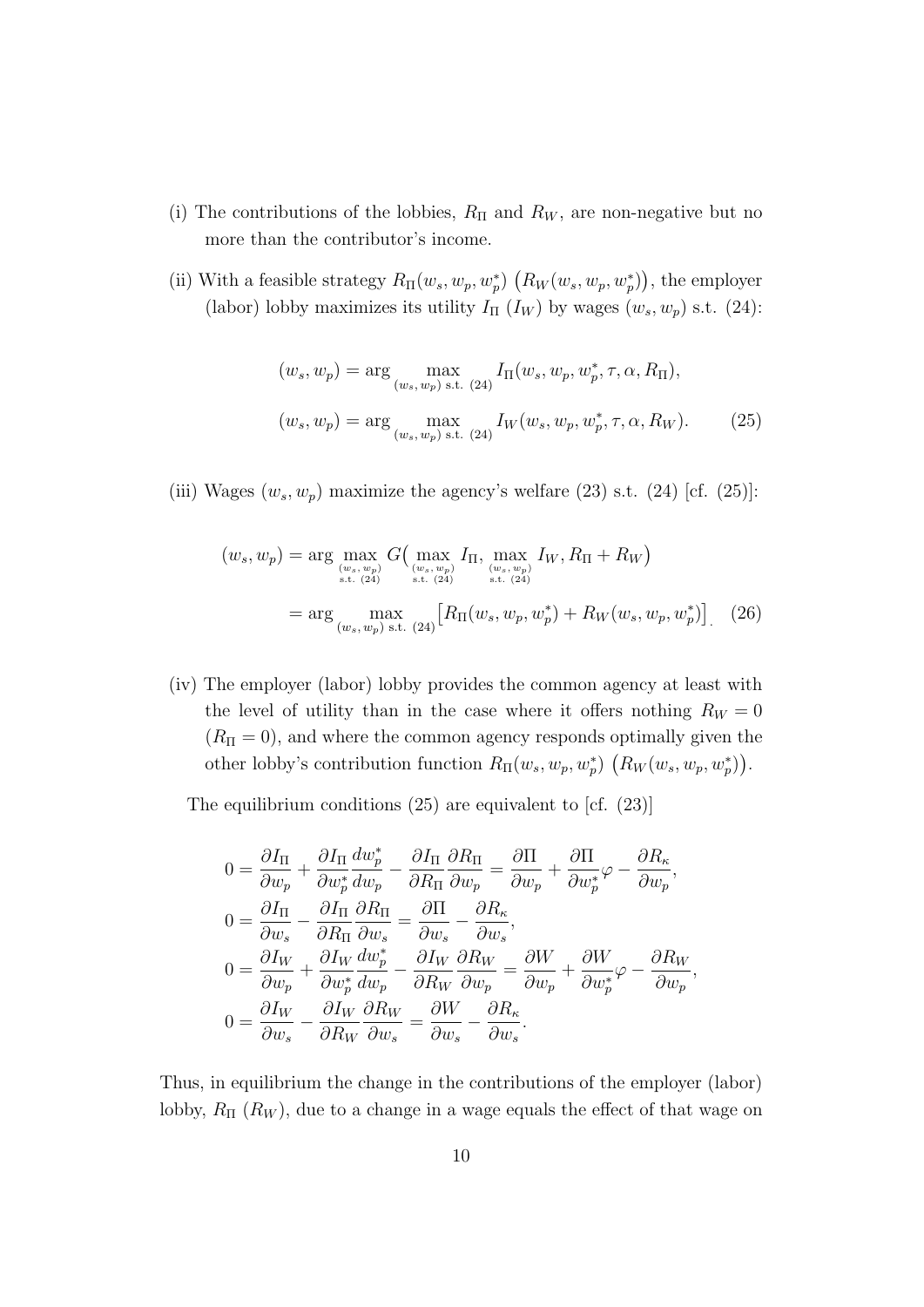the welfare of that lobby,  $\Pi(W)$ :

$$
\frac{\partial R_{\Pi}}{\partial w_p} = \frac{\partial \Pi}{\partial w_p} + \frac{\partial \Pi}{\partial w_p^*} \varphi, \quad \frac{\partial R_{\Pi}}{\partial w_s} = \frac{\partial \Pi}{\partial w_s}, \quad \frac{\partial R_W}{\partial w_p} = \frac{\partial W}{\partial w_p} + \frac{\partial W}{\partial w_p^*} \varphi, \quad \frac{\partial R_W}{\partial w_s} = \frac{\partial W}{\partial w_s}.
$$
\n(27)

In other words, the contribution schedules  $R_{\Pi}$  and  $R_W$  are locally truthful. This concept can be extended to a globally truthful contribution schedule that represents the preferences of the employer (union) lobby at all policy points (cf. Berhheim and Whinston 1986 or Dixit et al. 1994). Given (27), this truthful contribution function takes the form

$$
R_{\Pi} = \max[\Pi - \underline{\Pi}, 0], \quad R_W = \max[W - \underline{W}, 0], \tag{28}
$$

where  $\Pi$  (W) is the employers (workers) rents, when the employer (union) lobby does not pay contributions but the common agency chooses its best response, given the contribution schedule of the union (employer) lobby.

Let  $w_p$  and  $w_s$  be the wages that would maximize the workers' rents W:

$$
(\underline{w}_p, \underline{w}_s) = \arg \max_{(w_s, w_p) \text{ s.t. } (24)} W.
$$

The threat points  $\Pi$  and  $W$  are then determined as follows. If the employer lobby does not pay contributions to the common agency,  $R_{\Pi} = 0$ , then the latter retaliates by increasing the wages to the level  $(\underline{w}_p, \underline{w}_s)$  set by the monopoly union. In that case,  $\underline{\Pi} \doteq \Pi|_{(w_p,w_s)=(\underline{w}_p,\underline{w}_s), R_{\Pi}=0}$ . If the union lobby does not pay contributions to the agency,  $R_W = 0$ , then the latter retaliates by decreasing the wages to the level of the competitive wage  $w_m$ . In that case,  $W = W|_{w_p=w_s=w_m, R_W=0}$ . Thus,  $\Pi$  and  $W$  are given for the lobbies. Given this and (28), the common agency's equilibrium conditions (26) become

$$
(w_s, w_p) = \arg\max_{(w_s, w_p) \text{ s.t. } (24)} (R_{\Pi} + R_W) = \arg\max_{(w_s, w_p) \text{ s.t. } (24)} (\Pi + W). \tag{29}
$$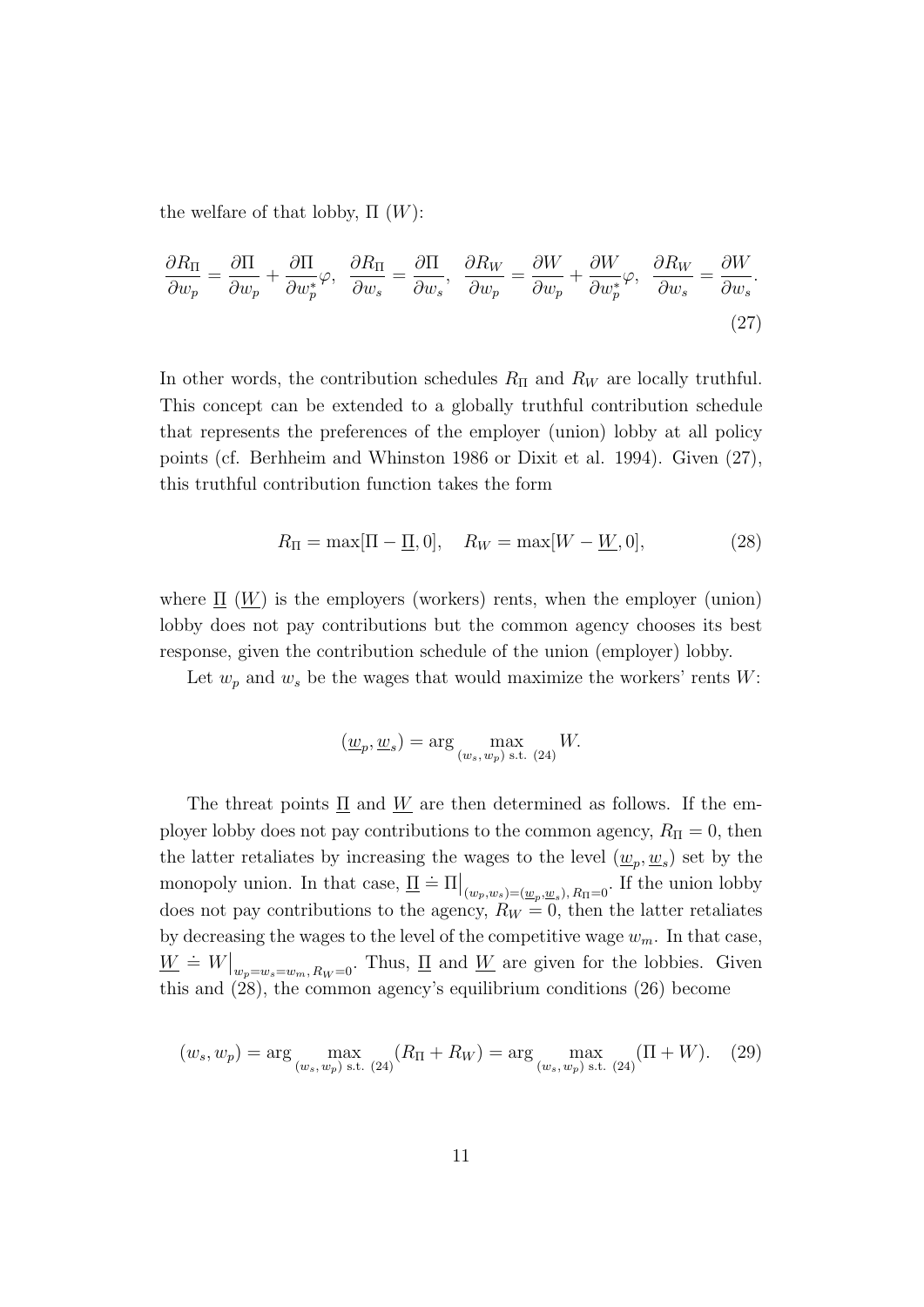This result can be rephrased as follows:

Proposition 1. In equilibrium, the common agency behaves as if it maximized total rents in the unionized sectors,  $W + \Pi$ , taking the foreign common agency's response (24) into account.

The Nash equilibrium of the lobbies in truthful strategies implements an efficient action for the lobbies taken together (cf. Dixit et al. 1997). In the model of this article, this means that if the unions and employers acted together as a group, then they would maximize their total income  $W + \Pi$ .

### 7. General equilibrium effects

Because the home and foreign countries are identical and one unit of each good  $i$  is made of one unit of labor, then, in equilibrium, it is true that

$$
I^* = I, \quad w_p^* = w_p, \quad w_s^* = w_s, \quad w_m^* = w_m, \quad l_s = l_s^*, \quad l_p = l_p^*, \quad l_m = l_m^*.
$$
 (30)

In that equilibrium, the common agency's equilibrium conditions (29) define aggregate income I and sector-specific employment levels  $l_m$ ,  $l_s$  and  $l_p$  as functions of the globalization parameters  $\varphi$ ,  $\tau$ ,  $\alpha$  and  $\beta$  (cf. Appendix B):

$$
I(\varphi, \tau, \alpha, \beta), \quad l_s(\varphi, \tau, \alpha, \beta), \quad l_m(\varphi, \tau, \alpha, \beta), \quad l_p(\varphi, \tau, \alpha, \beta),
$$
 (31)

$$
\left(\frac{\partial I}{\partial \alpha} - \frac{\partial I}{\partial \beta}\right)_{\varphi=1} = \frac{\partial l_{\ell}}{\partial \tau}\bigg|_{\varphi=1} = \left(\frac{\partial l_{\ell}}{\partial \alpha} - \frac{\partial l_{\ell}}{\partial \beta}\right)_{\varphi=1} = 0 \text{ for } \ell \in \{m, s, o\},\tag{32}
$$

$$
I|_{\varphi=0} < I|_{\varphi=1}, \quad \frac{\partial I}{\partial \tau} < 0,\tag{33}
$$

$$
l_m|_{\varphi=0} > l_m|_{\varphi=1}, \quad \frac{\partial l_m}{\partial \tau} \Big|_{\varphi=0} > 0, \quad \left(\frac{\partial l_m}{\partial \alpha} - \frac{\partial l_m}{\partial \beta}\right)_{\varphi=0} < 0, \quad l_s|_{\varphi=0} > l_s|_{\varphi=1},
$$
  

$$
\frac{\partial l_s}{\partial \tau} \Big|_{\varphi=0} > 0, \quad \left(\frac{\partial l_s}{\partial \alpha} - \frac{\partial l_s}{\partial \beta}\right)_{\varphi=0} < 0, \quad l_p|_{\varphi=0} < l_p|_{\varphi=1}, \quad \frac{\partial l_p}{\partial \tau} \Big|_{\varphi=0} < 0,
$$
  

$$
\left(\frac{\partial l_p}{\partial \alpha} - \frac{\partial l_p}{\partial \beta}\right)_{\varphi=0} > 0.
$$
 (34)

The results (32) and (33) can be rephrased as follows: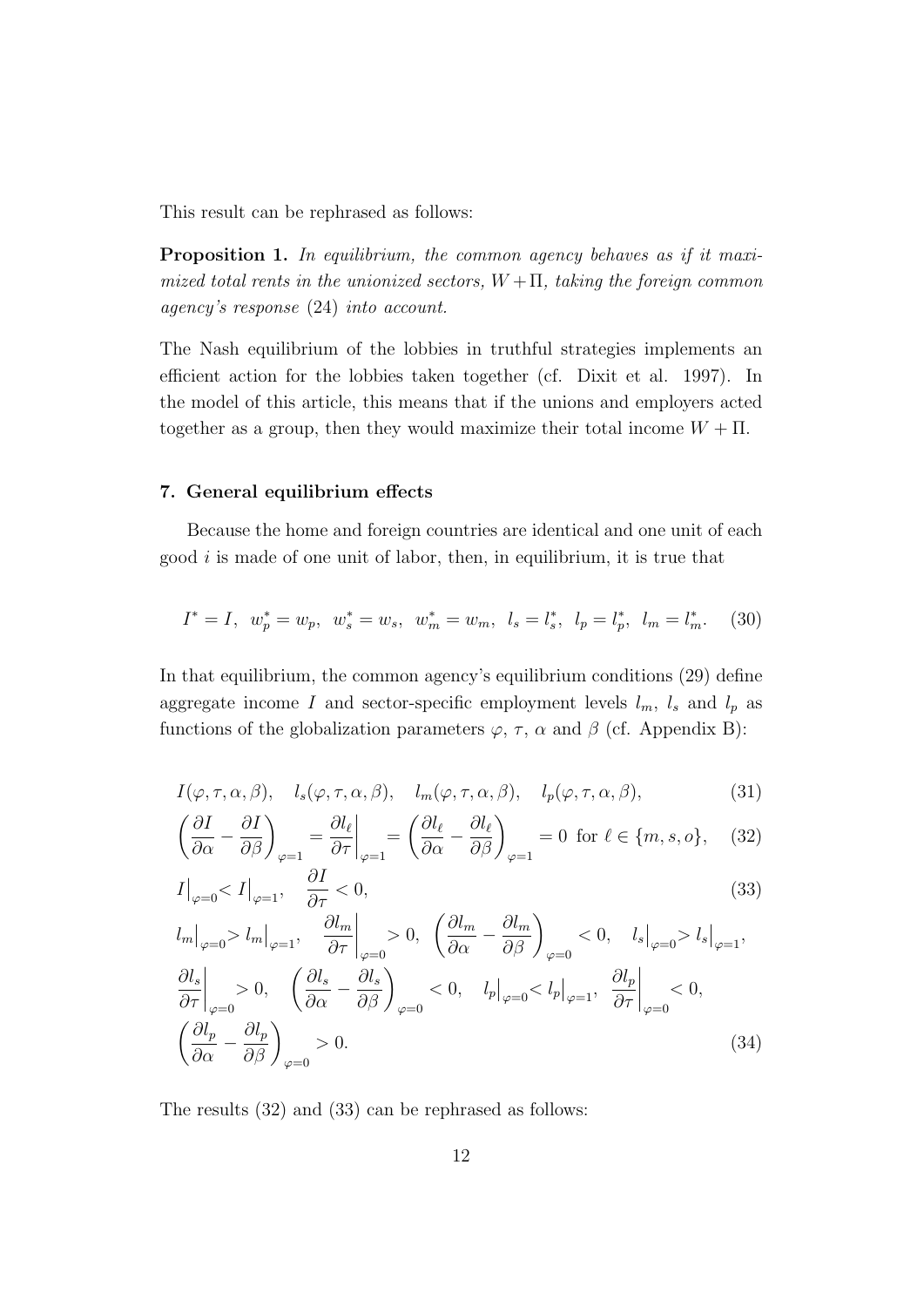Proposition 2. A shift from national to international labor market regulation (i.e. the increase of  $\varphi$  from 0 to 1) promotes welfare I. A decrease in the trade cost  $\tau$  increases welfare I with national ( $\varphi = 0$ ), but neither it nor opening up shielded sectors to trade (i.e. an increase in  $\alpha$  with an equal decrease in β) has welfare and employment effects with international labor market regulation ( $\varphi = 1$ ).

When labor market regulation is coordinated for two identical countries, these behave as if they were a single country with no distortion from mutual trade. This makes trade policy measures ineffective.

Differentiating the employment functions  $l_m$ ,  $l_s$  and  $l_p$  [cf. (9) and (14)] totally and noting (34) and  $w_p^* = w_p$  [cf. (30)] lead to the following results:

$$
\begin{split} &\left.\frac{\partial w_m}{\partial \varphi}>0,\;\;\frac{\partial w_m}{\partial \tau}\right|_{\varphi=0}<0,\;\left(\frac{\partial w_m}{\partial \alpha}-\frac{\partial w_m}{\partial \beta}\right)_{\varphi=0}>0,\;\;\frac{\partial w_s}{\partial \varphi}>0,\;\;\frac{\partial w_s}{\partial \tau}\bigg|_{\varphi=0}<0,\\ &\left(\frac{\partial w_s}{\partial \alpha}-\frac{\partial w_s}{\partial \beta}\right)_{\varphi=0}>0,\;\;\frac{\partial w_p}{\partial \varphi}<0,\;\;\left(\frac{\partial w_p}{\partial \alpha}-\frac{\partial w_p}{\partial \beta}\right)_{\varphi=0}<0. \end{split}
$$

These results can be rephrased as follows:

Proposition 3. A shift from national to international labor market regulation (i.e. the increase of  $\varphi$  from 0 to 1) decreases the open-sector relative wage (i.e.  $w_p$  relative to  $w_s$  and  $w_m$ ). Opening up shielded sectors to trade (i.e. an increase in  $\alpha$  with an equal decrease in  $\beta$ ) decreases the open-sector relative wage with national  $(\varphi = 0)$ , but has no effect on wages with international regulation ( $\varphi = 1$ ).

Propositions 2 and 3 are in contrast to Kreickemeier and Meland (2013), who, assuming monopoly unions, prove that trade cost reductions decrease welfare. This difference can be explained as follows. In KM, a decrease in trade costs hampers welfare, because consumption levels become more unequal, reducing welfare through the concavity of the utility function. In this document, the common agency limits the bargaining power of the opensector labor unions to ensure that the welfare losses due to high open-sector wages do not outweigh the direct efficiency benefits from trade cost decreases.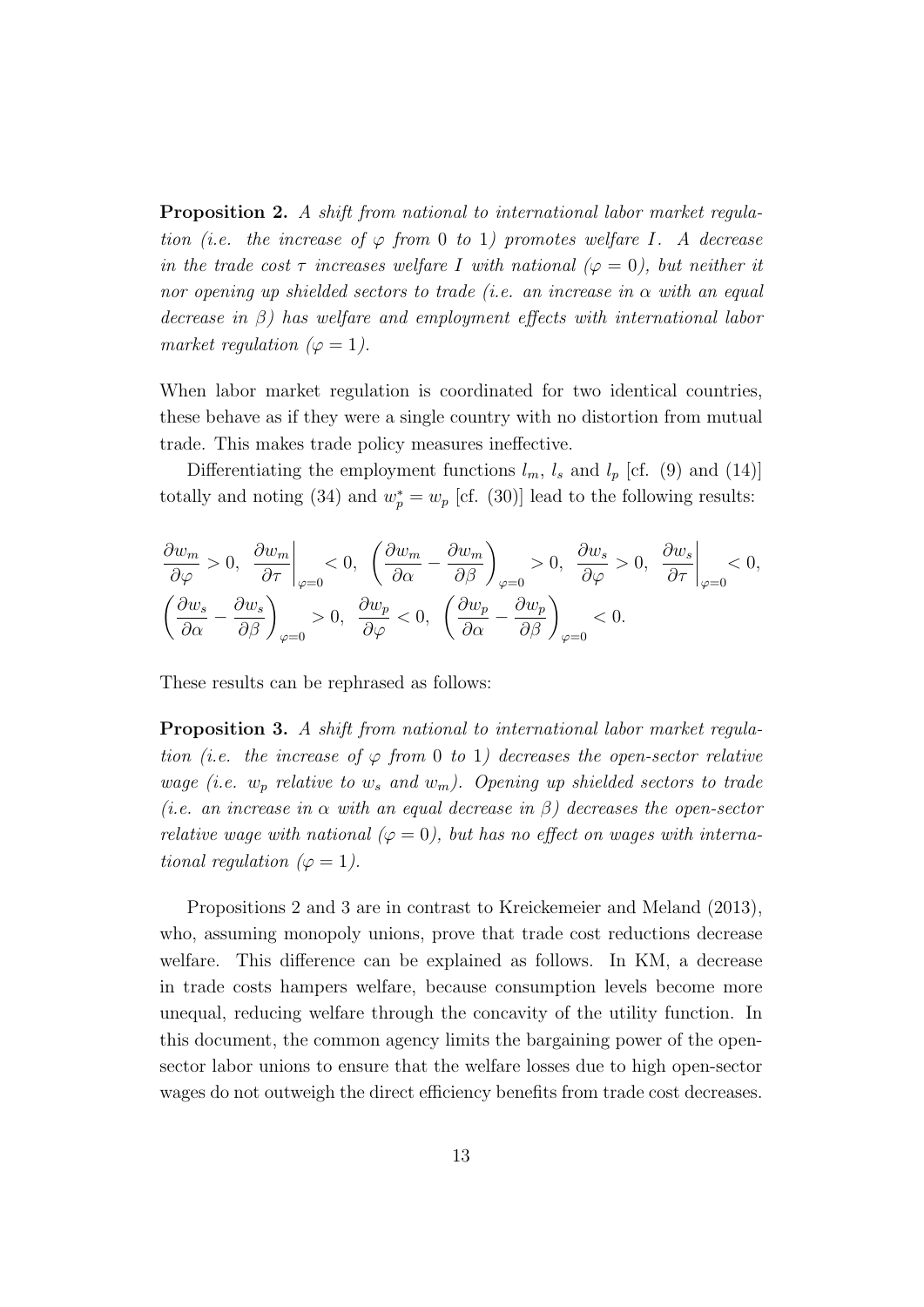### 8. Conclusions

In this article, I examine two identical integrated countries with partially oligopolistic sectors and labor market regulation. The lobbies of unions and employers influence the common agency for revising labor market rules in their favor. In the end, this determines the wages in the oligopolistic sectors. Traditionally, globalization is examined through the general equilibrium effects of two changes: trade cost reductions and opening up shielded sectors to trade. In this article, the international coordination of labor market regulation is the third aspect of globalization. The main results are the following.

In Kreickemeier and Meland (2013), the union wages are determined by monopoly unions which are microeconomic agents taking the competitive wage as given. In that case, union wages are set as mark ups (or premiums) over and above the competitive wage so that all wages change in proportion. In this article, the level of wages is ultimately determined by the common agencies that are macroeconomic agents. Thus, the open-sector wages can change in the opposite direction than the other wages in the economy.

Because the Nash equilibrium of the union and employer lobbies in truthful strategies implements an efficient action for them taken together, the common agency maximizes the sum of the workers' and employers' rents by wages in equilibrium. If the common agencies of the two countries behave in Cournot manner, then the open-sector relative wages rise too high from the welfare point of view. That distortion is eliminated, if labor market regulation is brought to the international level.

Furthermore, Kreickemeier and Meland (2013) argue that a reduction in trade costs decreases aggregate welfare, because monopoly unions increase their rents too much over and above the competitive wage. In the model of this document, the political process of labor market regulation moderates open-sector wage increases enough to allow aggregate welfare to increase. A decrease in trade costs improve employment in the open sectors. This generates migration of workers from the "worse-paid" competitive sectors to the "better-paid" open sectors, increasing competitive wages. This will push up shielded-sector wages, so that open-sector wages will fall relative to wages paid elsewhere in the economy. When labor market regulation is coordinated for two identical countries, these behave as a single country with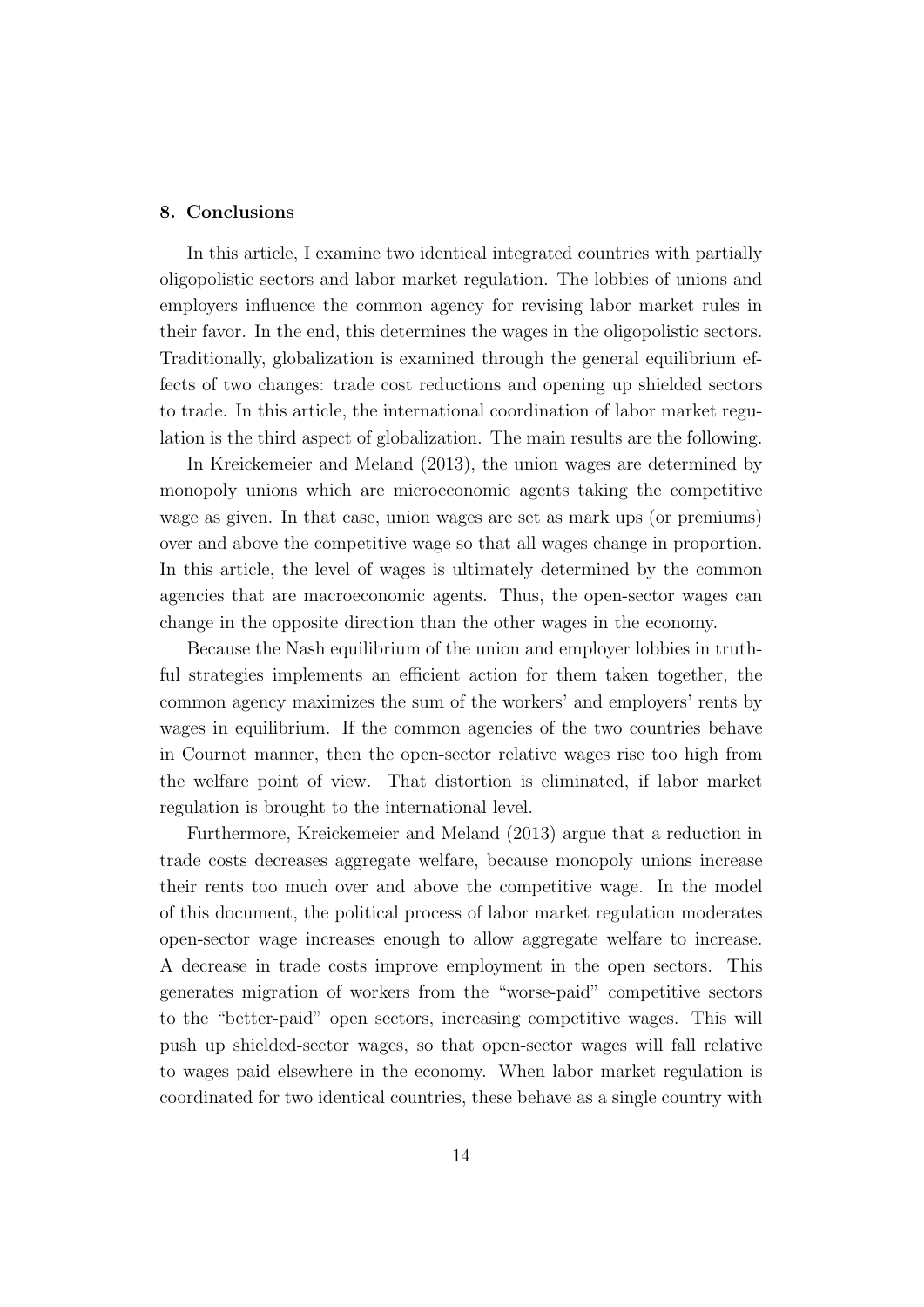no distortion from mutual trade. In that case, trade cost reductions have no effect on employment and aggregate welfare.

The evidence on declining union power with globalization in many countries (cf. section 1) can be explained by the results of this article as follows. A decrease in trade costs and opening up shielded sectors to trade  $(i)$  weaken labor unions in the open sectors, and simultaneously  $(ii)$  increase the proportion and weight of open sectors in the economy.

### Appendix A. Wage settlement

The microfoundations of labor market regulation are the following. On the one hand, when the labor union and the employer federation alternate in making offers to each other, they behave as if they jointly maximized a weighed geometric average of their utilities (cf. Binmore, Rubinstein and Wolinsky 1986, or Palokangas 2000, Ch. 1). The weight of such an average, which reflects the relative bargaining power of the parties, depends on labor market regulations (e.g. restrictions in starting a dispute, the intermediation of disputes). On the other hand, both the employer's and the union's reference utility in wage bargaining hinges on how many of the workers can participate in a strike.<sup>4</sup> These things depend on labor market regulations.

Consider collective bargaining in oligopolistic sector  $i \in P \cup S$  where the labor union attempts to maximize the workers' rents  $v(i)$  [cf. (19)], while the employer federation attempts to maximize the employers' rent  $\pi(i)$  [cf. (18)], both noting the labor demand function  $l(i)$  [cf. (9) or (14)], and taking all the other wages  $w_m$ ,  $w^*(i)$  and  $w(j)$  for  $j \neq i$  as given.

The common agency prevents  $\epsilon(i)$  employed workers from striking.<sup>5</sup> Then,

<sup>4</sup>Some papers assume that the expected wage outside the firm is the union's reference point, but this is not quite in line with the microfoundations of the alternating offers game. Binmore, Rubinstein and Wolinsky (1986, pp. 177, 185-6) state that the the reference income should not be identified with the outside option point. Rather, despite the availability of these options, it remains appropriate to identify the reference income with the income streams accruing to the parties in the course of the dispute. For example, if the dispute involves a strike, these income streams are the employee's income from temporary work, union strike funds, and similar sources, while the employer's income might derive from temporary arrangements that keeps the business running.

<sup>&</sup>lt;sup>5</sup>In many countries, there is a concept of "protection work": the number  $\epsilon(i)$  of workers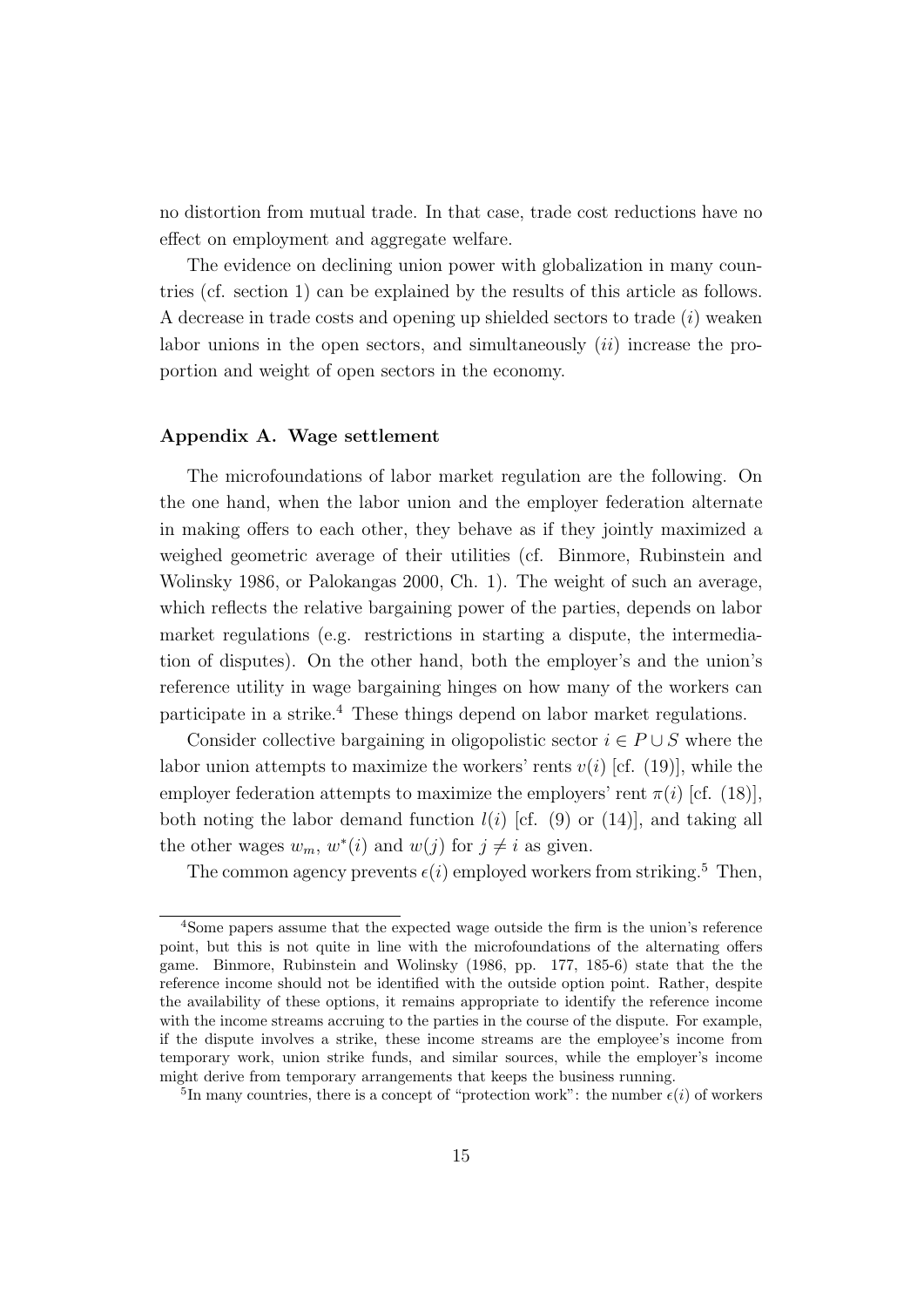the unions' and employers' reference utilities under disputes,  $v(i)$  and  $\pi(i)$ , are their utilities  $v(i)$  and  $\pi(i)$  with employment  $l(i) = \epsilon(i)$ :<sup>6</sup>

$$
\underline{v}(i) \doteq v(i)|_{l(i) = \epsilon(i)}, \quad \underline{\pi}(i) \doteq \pi(i)|_{l(i) = \epsilon(i)}.
$$
\n(A.1)

Because the employers are willing to employ more than  $\epsilon(i)$  workers, then

$$
\frac{\partial \underline{\pi}(i)}{\partial \epsilon(i)} = \frac{\partial \pi(i)}{\partial l(i)} \bigg|_{l(i) = \epsilon(i)} > 0.
$$
\n(A.2)

Let  $\delta(i)$  be relative union bargaining power. The outcome of wage bargaining is obtained by maximizing the Generalized Nash Product of the parties' utilities,  $\Theta(i) = \log[v(i) - v(i)] + [1/\delta(i) - 1] \log[\pi(i) - \pi(i)]$ , by the wage  $w(i)$ , given all the other wages  $w_m$ ,  $w^*(i)$  and  $w(j)$  for  $j \neq i$ . The first-order and second-order conditions of this maximization are

$$
\frac{\partial \Theta(i)}{\partial w(i)} = \frac{1}{v(i) - \underline{v}(i)} \frac{\partial v(i)}{\partial w(i)} + \frac{1/\delta(i) - 1}{\pi(i) - \underline{\pi}(i)} \frac{\partial \pi(i)}{\partial w(i)} = 0, \quad \frac{\partial^2 \Theta(i)}{\partial w(i)^2} < 0. \quad \text{(A.3)}
$$

I assume that the tariff  $\tau$  is small enough to yield  $\frac{\partial \pi(i)}{\partial w(i)} < 0$  for  $i \in P \cup S$ .

Because the open and shielded sectors are identical, respectively, the common agency sets them the same relative union bargaining power,  $\delta(i) = \delta_p$ for  $i \in P$  and  $\delta(i) = \delta_s$  for  $i \in S$ , and the same striking constraints,  $\epsilon(i) = \epsilon_p$ for  $i \in P$  and  $\epsilon(i) = \epsilon_s$  for  $i \in S$ . Differentiating the first-order condition  $(A.3)$  and noting  $(A.1)$  and  $(A.2)$ , one can see that the wage is an increasing function of relative union bargaining power  $\delta(i)$  and the number  $\epsilon(i)$  of protection workers in each oligopolistic home sector  $i \in P \cup S$ :

$$
\frac{\partial w(i)}{\partial \delta(i)} = -\frac{\partial^2 \Theta^\ell}{\partial w(i) \partial \delta(i)} / \frac{\partial^2 \Theta^\ell}{\partial w(i)^2} = \underbrace{\frac{\delta(i)^{-2}}{\pi(i) - \pi(i)}}_{+} \underbrace{\frac{\partial \pi(i)}{\partial w(i)}}_{-} / \underbrace{\frac{\partial^2 \Theta^\ell}{\partial w(i)^2}}_{-} > 0,
$$

that is considered to be necessary to "protect" the "normal" functioning of the society. It is, of course, a political matter to judge what is normal.

<sup>&</sup>lt;sup>6</sup>The firm is ready to employ workers over the level  $\epsilon(i)$ .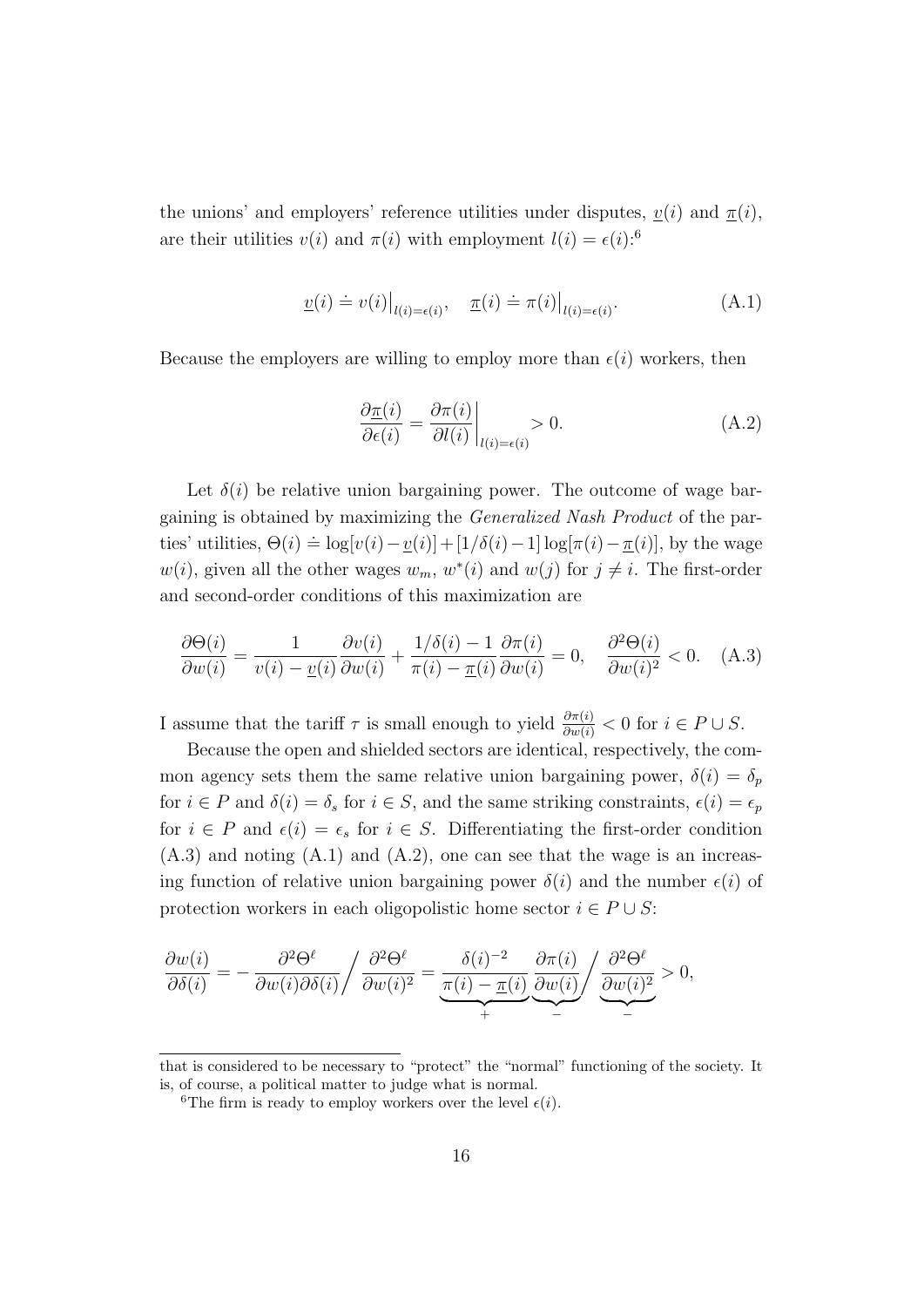$$
\frac{\partial \widetilde{w}(i)}{\partial \epsilon(i)} = -\frac{\partial^2 \Theta^\ell}{\partial w(i) \partial \epsilon(i)} / \frac{\partial^2 \Theta^\ell}{\partial w(i)^2} = \underbrace{\frac{1/\delta(i) - 1}{[\pi(i) - \underline{\pi}(i)]^2}}_{+} \underbrace{\frac{\partial \pi(i)}{\partial w(i)}}_{-} \underbrace{\frac{\partial \pi(i)}{\partial \epsilon(i)}}_{+} / \underbrace{\frac{\partial^2 \Theta^\ell}{\partial w(i)^2}}_{-} > 0.
$$

Thus, the common agency can set the wage  $w(i)$  at any level by its policy variables  $\delta(i)$  and  $\epsilon(i)$  for  $i \in P \cup S$ .

# Appendix B. Results (31)-(34)

From  $(5)$ ,  $(9)$ ,  $(14)$  and  $(17)$  it follows that

$$
l_s = c_s = \frac{a - p_s}{b}, \quad c_p = \frac{a - p_p}{b}, \quad \frac{dp_s}{dw_s} = \frac{n}{n + 1},
$$
  
\n
$$
\frac{\partial p_p}{\partial w_p} = \frac{\partial p_p}{\partial w_p^*} = \frac{\partial p_p}{\partial \tau} = \frac{n}{2n + 1}, \quad \frac{\partial w_m}{\partial w_s} = -\frac{\beta}{\gamma} \frac{n}{n + 1}, \quad \frac{\partial w_m}{\partial w_p} = -2\frac{\alpha}{\gamma} \frac{(n + 1)n}{2n + 1},
$$
  
\n
$$
\frac{\partial w_m}{\partial w_p^*} = 2\frac{\alpha}{\gamma} \frac{n^2}{2n + 1}, \quad \frac{\partial w_m}{\partial \tau} = -\frac{\alpha}{\gamma} \frac{n}{2n + 1}, \quad \frac{\partial w_m}{\partial \alpha} \bigg|_{d\beta = -d\alpha} = \frac{b}{\gamma} (l_p - l_s). \quad (B.1)
$$

Noting (21), (22) and (B.1), I define total rents:

$$
J = W + \Pi = \alpha \Big[ (p_p - w_m)c_p + \tau \frac{n}{b} (w_p - w_p^*) \Big] + \beta (p_s - w_m) l_s
$$
  
=  $\frac{\alpha}{b} \Big[ (p_p - w_m)(a - p_p) + \tau n (w_p - w_p^*) \Big] + \frac{\beta}{b} (p_s - w_m)(a - p_s)$   
=  $\frac{\alpha}{b} \Big[ (a + w_m)p_p - p_p^2 - aw_m + \tau n (w_p - w_p^*) \Big] + \frac{\beta}{b} [(a + w_m)p_s - p_s^2 - aw_m].$   
(B.2)

Given  $(B.1)$ , the function  $(B.2)$  has following partial derivatives:

$$
\frac{\partial J}{\partial w_s} = \frac{\beta}{b} (a + w_m - 2p_s) \frac{dp_s}{dw_s} + \left[ \frac{\alpha}{b} (p_p - a) + \frac{\beta}{b} (p_s - a) \right] \frac{\partial w_m}{\partial w_s}
$$
  
\n
$$
= \beta \frac{n/\gamma}{n+1} \left[ \gamma (2l_s - l_m) + \alpha c_p + \beta l_s \right],
$$
(B.3)  
\n
$$
\frac{\partial J}{\partial w_p} = \frac{\alpha}{b} \left[ (a + w_m - 2p_p) \frac{\partial p_p}{\partial w_p} + \tau n \right] + \left[ \frac{\alpha}{b} (p_p - a) + \frac{\beta}{b} (p_s - a) \right] \frac{\partial w_m}{\partial w_p}
$$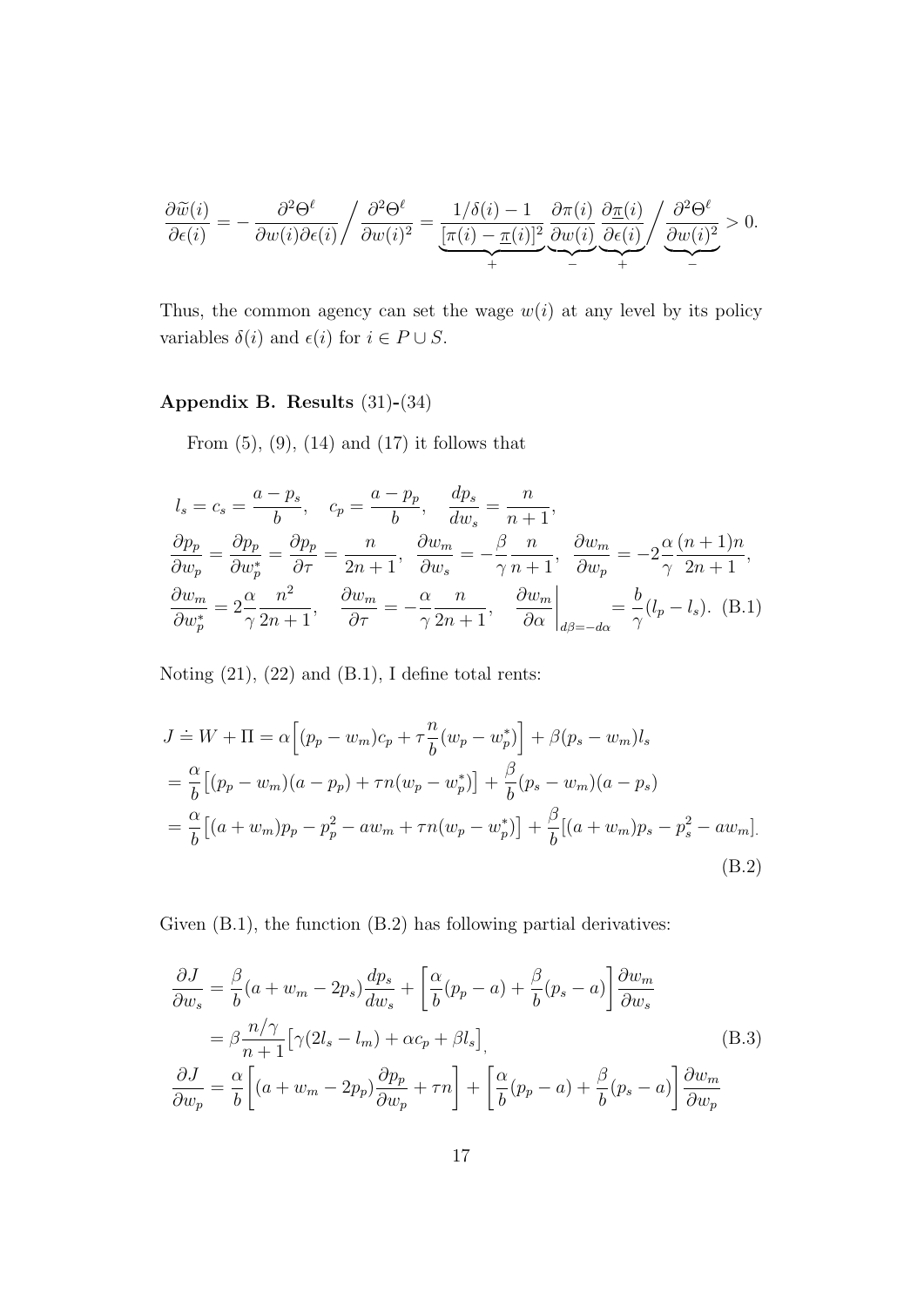$$
= \frac{\alpha}{\gamma} \frac{n}{2n+1} \Big[ \gamma(2c_p - l_m) + (2n+1) \frac{\gamma}{b} \tau + 2(n+1)(\alpha c_p + \beta l_s) \Big]_n
$$
  
\n
$$
\frac{\partial J}{\partial w_p^*} = \frac{\alpha}{b} \Big[ (a + w_m - 2p_p) \frac{\partial p_p}{\partial w_p^*} - \tau n \Big] + \Big[ \frac{\alpha}{b} (p_p - a) + \frac{\beta}{b} (p_s - a) \Big] \frac{\partial w_m}{\partial w_p^*}
$$
  
\n
$$
= \frac{\alpha}{\gamma} \frac{n}{2n+1} \Big[ \gamma(2c_p - l_m) - (2n+1) \frac{\gamma}{b} \tau - n(\alpha c_p + \beta l_s) \Big]_n
$$
(B.4)  
\n
$$
\frac{\partial J}{\partial w_p} + \varphi \frac{\partial J}{\partial w_p^*} = \frac{\alpha}{\gamma} \frac{n}{2n+1} \Big\{ (1+\varphi)\gamma(2c_p - l_m) + (1-\varphi)(2n+1) \frac{\gamma}{b} \tau + 2[(1-\varphi)n + 1](\alpha c_p + \beta l_s) \Big\},
$$
(B.5)  
\n
$$
\frac{\partial J}{\partial \tau} = \frac{\alpha}{b} (a + w_m - 2p_p) \frac{\partial p_p}{\partial \tau} + \Big[ \frac{\alpha}{b} (p_p - a) + \frac{\beta}{b} (p_s - a) \Big] \frac{\partial w_m}{\partial \tau}
$$
  
\n
$$
= \frac{\alpha}{\gamma} \frac{n}{2n+1} [\gamma(2c_p - l_m) + \alpha c_p + \beta l_m]_n
$$
  
\n
$$
\frac{\partial J}{\partial \alpha} \Big|_{d\beta = -d\alpha} = (p_p - w_m)c_p + \tau \frac{n}{b} (w_p - w_p^*) - (p_s - w_m) l_s
$$
(B.6)

$$
= (l_m - l_p)bc_p + \tau \frac{n}{b}(w_p - w_p^*) - (l_m - l_s)bl_s - (\alpha c_p + \beta l_s)\frac{b}{\gamma}(l_p - l_s). \quad (B.7)
$$

Given  $(27)$  and  $(B.2)$ , the first-order conditions for maximization  $(26)$  are

$$
0 = \frac{\partial (R_{\Pi} + R_W)}{\partial w_s} = \frac{\partial (\Pi + W)}{\partial w_s},
$$
\n
$$
0 = \frac{\partial (R_{\Pi} + R_W)}{\partial w_p} = \frac{\partial R_{\Pi}}{\partial w_p} + \frac{\partial R_W}{\partial w_p} = \frac{\partial \Pi}{\partial w_p} + \varphi \frac{\partial \Pi}{\partial w_p^*} + \frac{\partial W}{\partial w_p} + \varphi \frac{\partial W}{\partial w_p^*}
$$
\n
$$
= \frac{\partial (\Pi + W)}{\partial w_p} + \frac{\partial (\Pi + W)}{\partial w_p^*} \varphi = \frac{\partial J}{\partial w_p} + \varphi \frac{\partial J}{\partial w_p^*}.
$$
\n(B.9)

I assume that the second-order condition holds for  $\varphi \in \{0, 1\}$ .

Because the countries are identical,  $w_p^* = w_p$  and  $c_p = l_p$  hold true in equilibrium [cf. (30)]. Inserting these, (B.3) and (B.5) into the first-order conditions (B.8) and (B.9), I obtain the equations

$$
0 = \alpha l_p + \beta l_s + \gamma (2l_s - l_m),\tag{B.10}
$$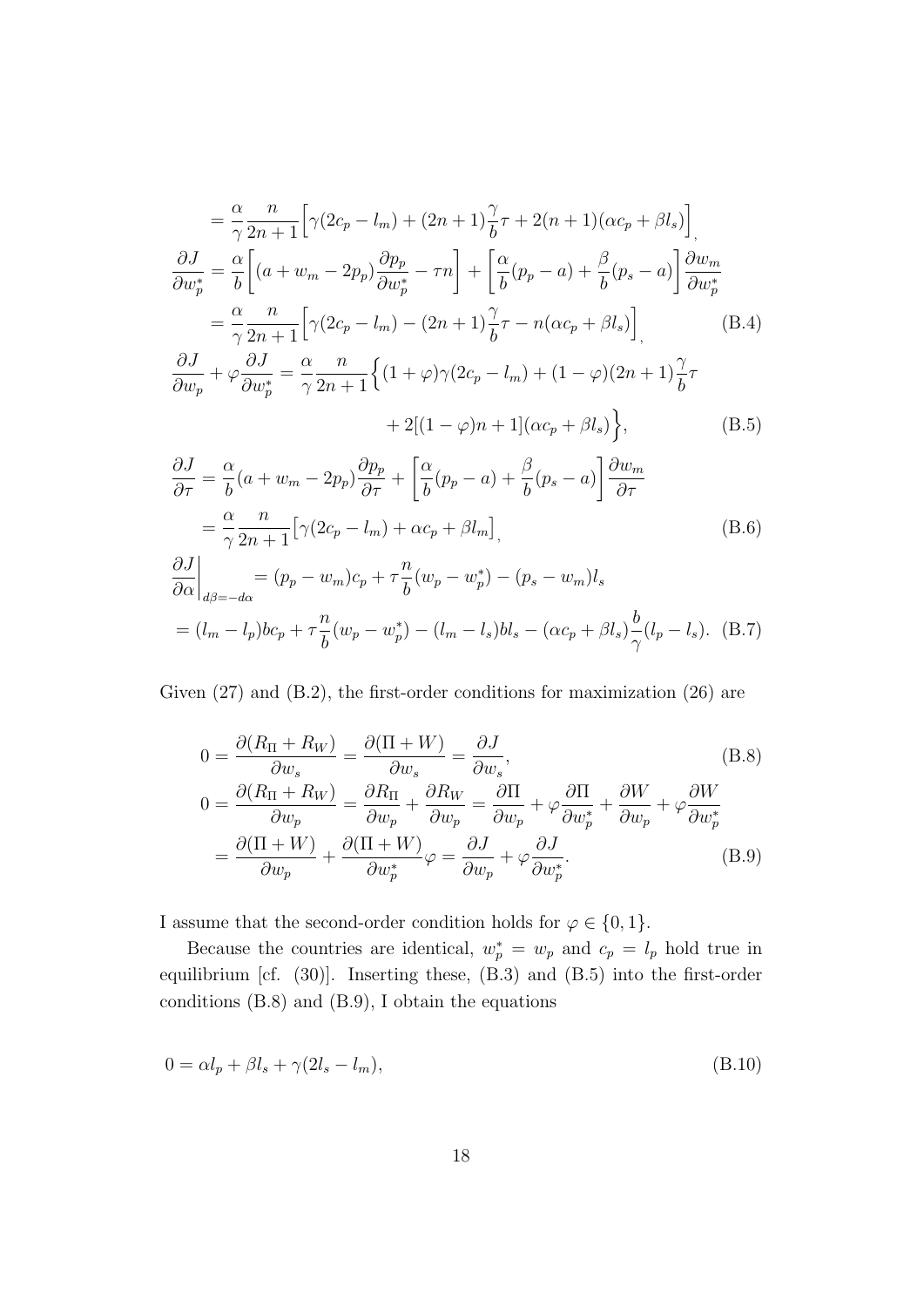$$
0 = 2[(1 - \varphi)n + 1](\alpha l_p + \beta l_s) + (1 + \varphi)\gamma(2l_p - l_m) + (1 - \varphi)(2n + 1)\gamma\tau/b.
$$
\n(B.11)

From (B.10), (B.11) and  $0\leq\varphi\leq1$  it follows that

$$
l_s - l_m/2 = -(\alpha l_p + \beta l_s)/2 < 0,
$$
  
\n
$$
l_p - l_s = \frac{l_m}{2} - l_s - \frac{(1 - \varphi)n + 1}{(1 + \varphi)\gamma}(\alpha l_p + \beta l_s) - (1 - \varphi)\left(n + \frac{1}{2}\right)\frac{\tau}{b}
$$
  
\n
$$
= \left[\frac{1}{2} - \frac{(1 - \varphi)n + 1}{(1 + \varphi)\gamma}\right](\alpha l_p + \beta l_s) - (1 - \varphi)\left(n + \frac{1}{2}\right)\frac{\tau}{b},
$$
  
\n
$$
(l_p - l_s)_{\varphi < 1} = \left[\frac{1}{2} - \frac{(1 - \varphi)n + 1}{(1 + \varphi)\gamma}\right](\frac{\alpha l_p + \beta l_s}{+}) - (\frac{1 - \varphi}{\gamma_0})\left(n + \frac{1}{2}\right)\frac{\tau}{b} < 0,
$$
  
\n
$$
(l_p - l_s)_{\varphi = 1} = 0, \qquad \Rightarrow \frac{1}{2}
$$
  
\n
$$
l_p \le l_s < \frac{l_m}{2}, \quad L = \int_0^1 l(i)di > \min_{i \in [0,1]} l(i) = l_p.
$$
  
\n(B.13)

Noting (B.6), (B.9), (B.10), (B.13),  $w_p^* = w_p$  and  $c_p = l_p$  [cf. (30)], I obtain

$$
\frac{\partial J}{\partial \tau} = \frac{\alpha}{\gamma} \frac{n}{2n+1} \left[ \gamma (2l_p - l_m) + \alpha c_p + \beta l_m \right],\tag{B.14}
$$

$$
\frac{\partial J}{\partial \alpha} = (l_m - l_p)bl_p - (l_m - l_s)bl_s - (\alpha l_p + \beta l_s) \frac{b}{\gamma} (l_p - l_s),
$$
\n(B.15)

$$
\frac{\partial J}{\partial w_p} + \frac{\partial J}{\partial w_p^*} = (1 - \varphi) \frac{\partial J}{\partial w_p^*}
$$
  
=  $\frac{\alpha}{\gamma} \frac{n}{2n + 1} (1 - \varphi) \left[ \gamma (2c_p - l_m) - (2n + 1) \frac{\gamma}{b} \tau - n(\alpha c_p + \beta l_s) \right]$  (B.16)

Noting  $w_p^* = w_p$ , (B.2) and (B.8), the determination of income, (20), and the full-employment constraint (16) take the form:

$$
0 = \alpha(a - bl_p)l_p + \beta(a - bl_s)l_s + \gamma(a - bl_m)l_m - I,
$$
 (B.17)

$$
0 = \alpha l_p + \beta l_s + \gamma l_m - L. \tag{B.18}
$$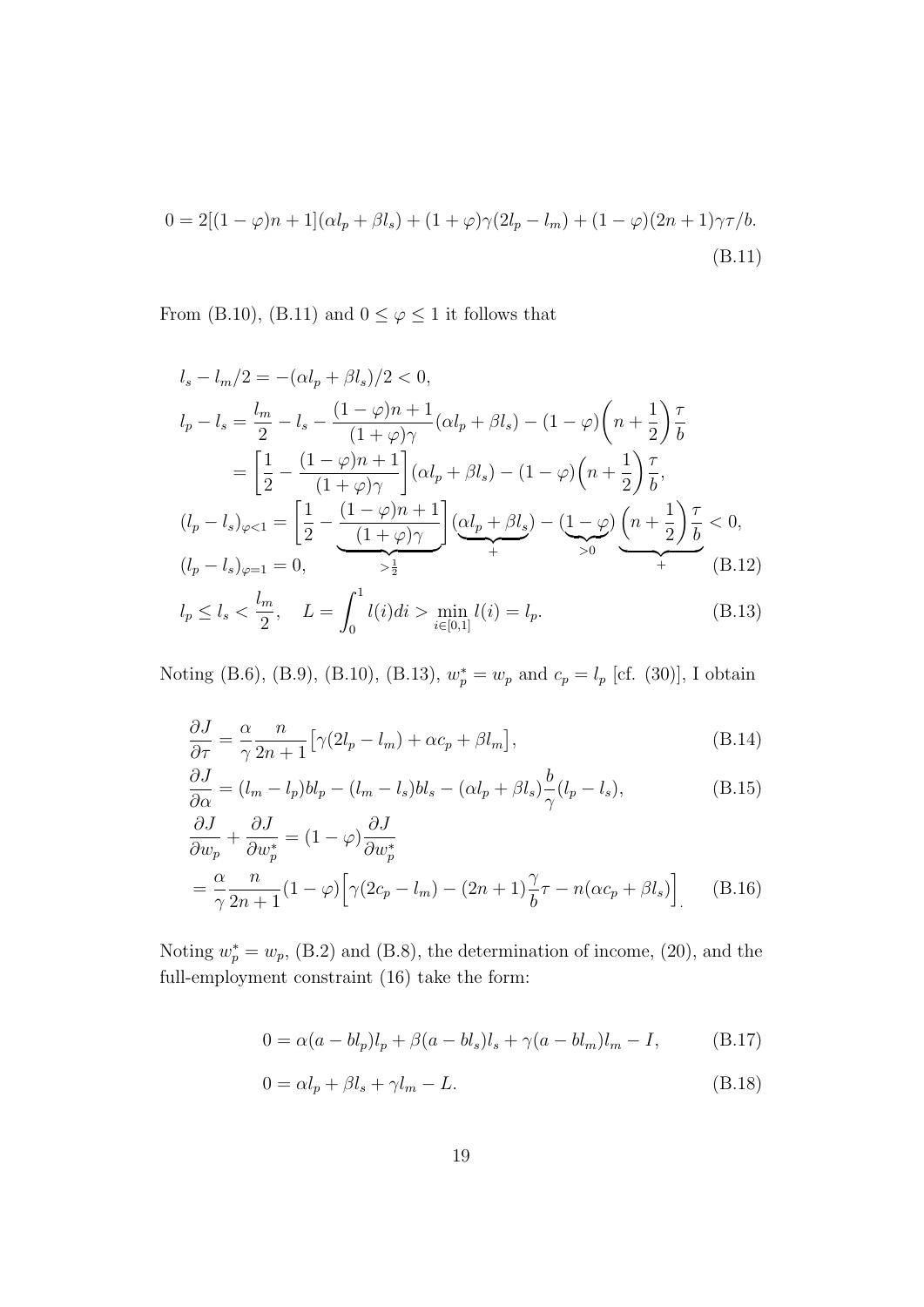The system of four equations, (B.17), (B.18), (B.10) and (B.11), has four unknown variables – income  $I$  and employment levels  $l_m$ ,  $l_s$  and  $l_p$  – and four parameters  $\varphi,\,\tau,\,\alpha$  and  $\beta.$  Differentiating this system totally yields

$$
\begin{bmatrix}\n-1 & \gamma(a-2bl_m) & \beta(a-2bl_s) & \alpha(a-2bl_p) \\
0 & \gamma & \beta & \alpha \\
0 & -\gamma & \beta+2\gamma & \alpha \\
0 & -(1+\varphi)\gamma & 2\beta[(1-\varphi)n+1] & \frac{2\alpha[(1-\varphi)n+1]}{+2(1+\varphi)\gamma}\n\end{bmatrix}\n\begin{bmatrix}\ndI \\
dl_m \\
dl_s \\
dl_s\n\end{bmatrix}
$$
\n
$$
+\n\begin{bmatrix}\n0 & 0 & \frac{[a-b(l_p+l_s)]}{(l_p-l_s)} \\
0 & 0 & l_p-l_s \\
0 & 0 & l_p-l_s \\
0 & 0 & l_p-l_s \\
\vartheta(1-\varphi)(2n+1)\frac{\gamma}{b} & \frac{2[(1-\varphi)n+1]}{(l_p-l_s)}\n\end{bmatrix}\n\begin{bmatrix}\nd\varphi \\
d\tau \\
d\alpha-d\beta\n\end{bmatrix} = 0, \quad (B.19)
$$

where, by (B.13), it holds true that

$$
\vartheta = \gamma \underbrace{(2l_p - l_m)}_{-} - \underbrace{2\varphi(\alpha l_p + \beta l_s)}_{+} - \underbrace{(2n+1)\frac{\gamma}{b}\tau}_{+} < 0. \tag{B.20}
$$

The Jacobian of this system is

$$
K = -2\gamma^{2} \{ 2\alpha [(1 - \varphi)n + 1] + 2(1 + \varphi)\gamma + (2\beta + \alpha)(1 + \varphi) \} < 0.
$$
 (B.21)

Noting (B.12) and (B.13), the matrix equation (B.19) can be written in terms of partial derivatives:

$$
\frac{\partial I}{\partial \varphi} = \underbrace{\frac{4}{K}}_{-} b \underbrace{\vartheta}_{-} \alpha \gamma [\gamma(\underbrace{l_m - l_p}) + \beta(\underbrace{l_s - l_p})] > 0,
$$
\n(B.22)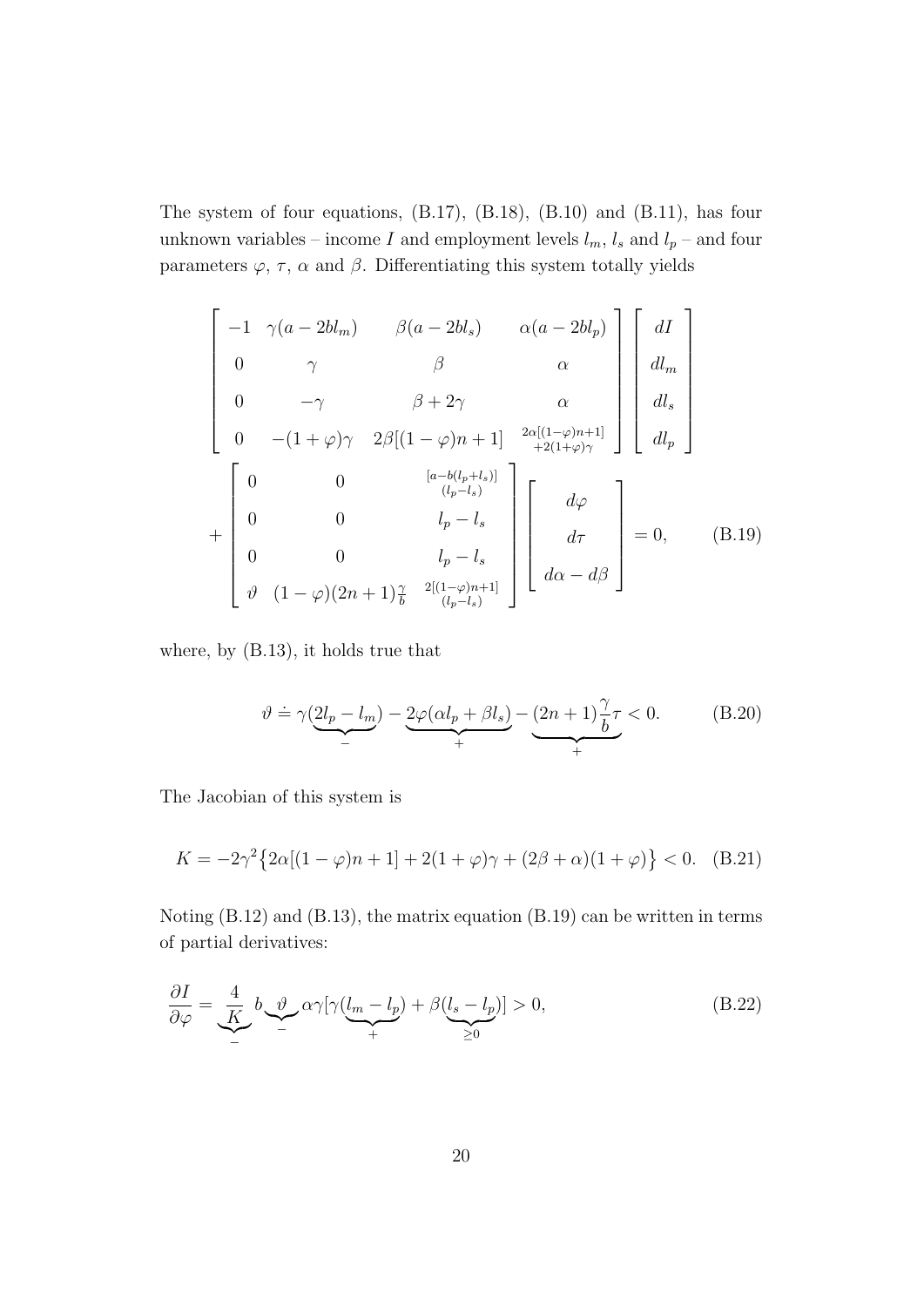$$
\frac{\partial I}{\partial \tau} = \underbrace{\frac{4}{K}}_{\mathcal{F}} b \underbrace{(1-\varphi)(2n+1)}_{\mathcal{F}} \underbrace{\alpha \gamma [\gamma (\underbrace{l_m - l_p}) + \beta (\underbrace{l_s - l_p})}_{\mathcal{F}} \bigg\{ \begin{aligned} &= 0 \iff \varphi = 1, \\ &< 0 \iff \varphi < 1, \\ &\frac{\partial I}{\partial \alpha} - \frac{\partial I}{\partial \beta} = 2 \frac{\gamma^2}{K} (l_p - l_s) b \{ (1+\varphi) [\gamma (l_p + l_s - 2l_m) + 2\beta (l_p - l_s) ] \} \\ &+ \alpha (l_s - l_p) \left[ (1-\varphi)n + 1 + (1+\varphi) \left( \frac{1}{2} + \frac{\beta}{\alpha} \right) \right] \bigg\} \\ &= 0 \iff l_p = l_s \iff \varphi = 1, \\ \frac{\partial l_m}{\partial \varphi} = -2\gamma \alpha \underbrace{\frac{1}{K}}_{\mathcal{F}} \underbrace{\frac{\vartheta}{\zeta}}_{\mathcal{F}} < 0, \end{aligned} \tag{B.23}
$$
\n
$$
\frac{\partial l_m}{\partial \alpha} = \frac{\partial l_m}{\partial \beta} = \underbrace{4\gamma^2 (1+\varphi)}_{\mathcal{F}} (l_p - l_s) \underbrace{\frac{1}{K}}_{\mathcal{F}} \left\{ \begin{aligned} &= 0 \iff l_0 = l_s \iff \varphi = 1, \\ &> 0 \iff l_0 < l_s \iff \varphi < 1, \\ &> 0 \iff l_0 < l_s \iff \varphi < 1, \\ \frac{\partial l_s}{\partial \varphi} = -2\gamma \alpha \underbrace{\frac{1}{K}}_{\mathcal{F}} \underbrace{\frac{\vartheta}{\zeta}}_{\mathcal{F}} < 0, \end{aligned} \tag{B.24}
$$
\n
$$
\frac{\partial l_s}{\partial \pi} = -2\gamma \alpha \underbrace{\frac{1}{K}}_{\mathcal{F}} (2n+1) \underbrace{\frac{\gamma}{\beta}}_{\mathcal{F}} (1-\varphi) \left\{ \begin{aligned} &= 0 \iff \varphi = 1, \\ &> 0 \iff l_0 < l_s \iff \varphi < 1, \\ &> 0 \iff \varphi < 1, \\ &> 0 \iff \varphi < 1,
$$

21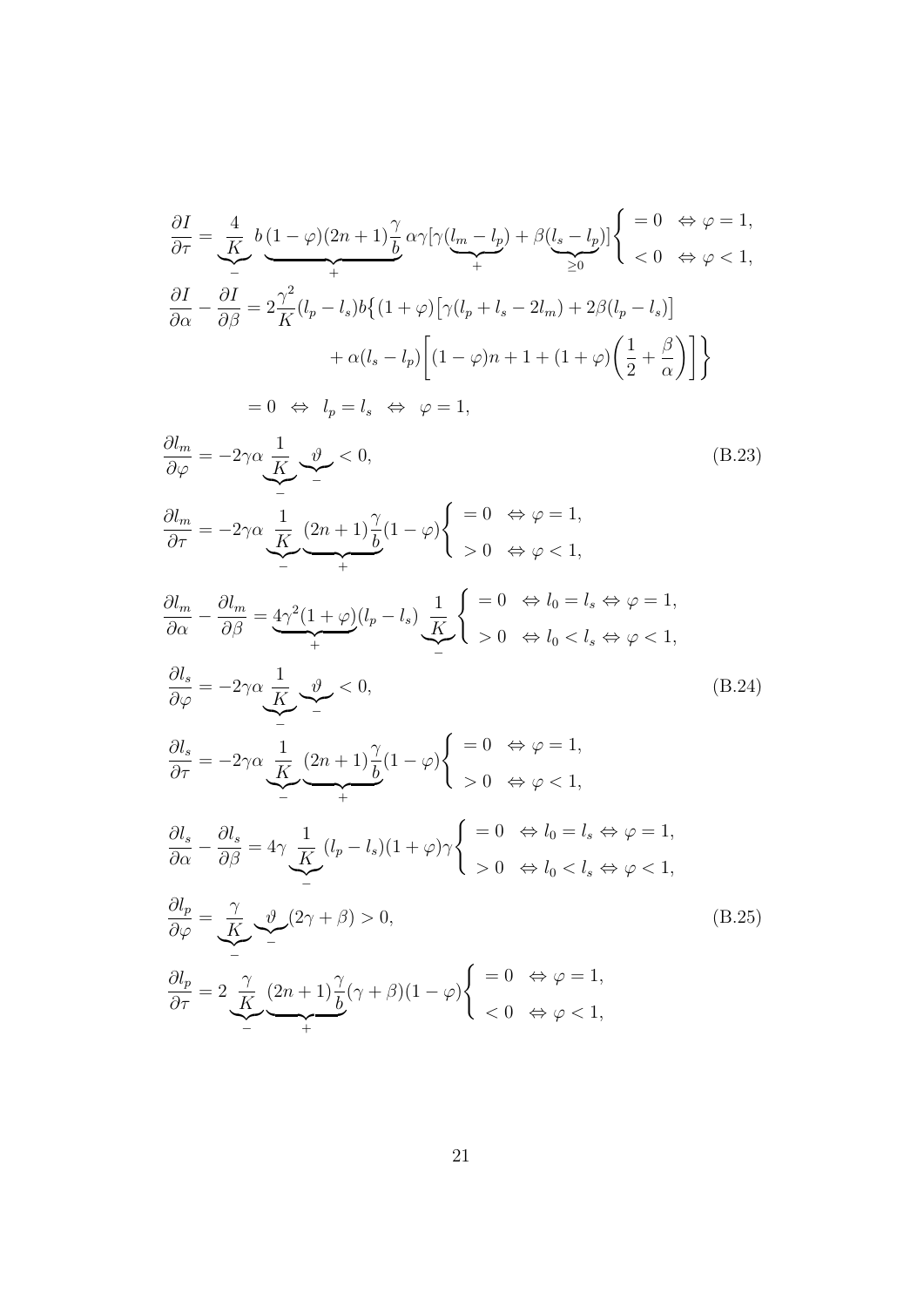$$
\frac{\partial l_p}{\partial \alpha} - \frac{\partial l_p}{\partial \beta} = 2 \underbrace{\frac{\gamma}{K}}_{-} (\underbrace{l_p-l_s}) \Big\{ \underbrace{2\gamma [(1-\varphi)n+1] + 1 + \varphi}_{+} \Big\} \Bigg\{ \begin{array}{c} = 0 \ \ \Leftrightarrow \varphi = 1,\\ > 0 \ \ \Leftrightarrow \varphi < 1. \end{array}
$$

Because (B.22)-(B.25) hold for  $\varphi \in [0, 1]$ , then  $I|_{\varphi=0} < I|_{\varphi=1}$ ,  $l_m|_{\varphi=0} > l_m|_{\varphi=1}$ ,  $l_s|_{\varphi=0} > l_s|_{\varphi=1}$  and  $l_p|_{\varphi=0} < l_p|_{\varphi=1}$  hold true by the mean value theorem.

# Acknowledgements

The author thanks IIASA (Laxenburg, Austria) for hospitality in Summer 2015 when the preliminary version of this paper was written, and Wolfgang Lechthaler (Kiel Institute for the World Economy, Germany) for his detailed comment on that version in DEGIT XX (Geneva, Switzerland, 2015).

# References:

Acemoglu, D., Aghion, P. and Violante, G.L. (2001). Deunionzation, technical change and inequality. CEPR Discussion Paper Series No. 2764.

Abraham F., Konings J. and Vanormelingen, S. (2009). The effects of globalization on union bargaining and price-cost margins of firms. Review of World Economics, 145, pp. 13-36.

Bastos P. and Kreickemeier U., (2009). Unions, competition and trade in general equilibrium. Journal of International Economics, 79: 238-247.

Bernheim, D. and Whinston, MD., (1986). Menu auctions, resource allocation, and economic influence. Quarterly Journal of Economics, 101: 1-31.

Binmore, K., Rubinstein, A. and Wolinsky, A. (1986). The Nash bargaining solution in economic modelling. Rand Journal of Economics, 17: 176-188.

Boulhol, O., Dobbelaere, S. and Maioli S. (2011). Imports as product and labor market discipline. British Journal of Industrial Relations, 49: 311-361.

Brander, J. and Krugman, PR. (1983). A 'reciprocal dumping' model of international trade. Journal of International Economics, 24: 313-321.

Dixit, A. (1986) Comparative statics for oligopoly. International Economic *Review*, **27**(1): 107-122.

Dixit, A., Grossman, G.M. and Helpman, E. (1997). Common agency and coordination: general theory and application to management policy making. Journal of Political Economy, 105(4): 752-769.